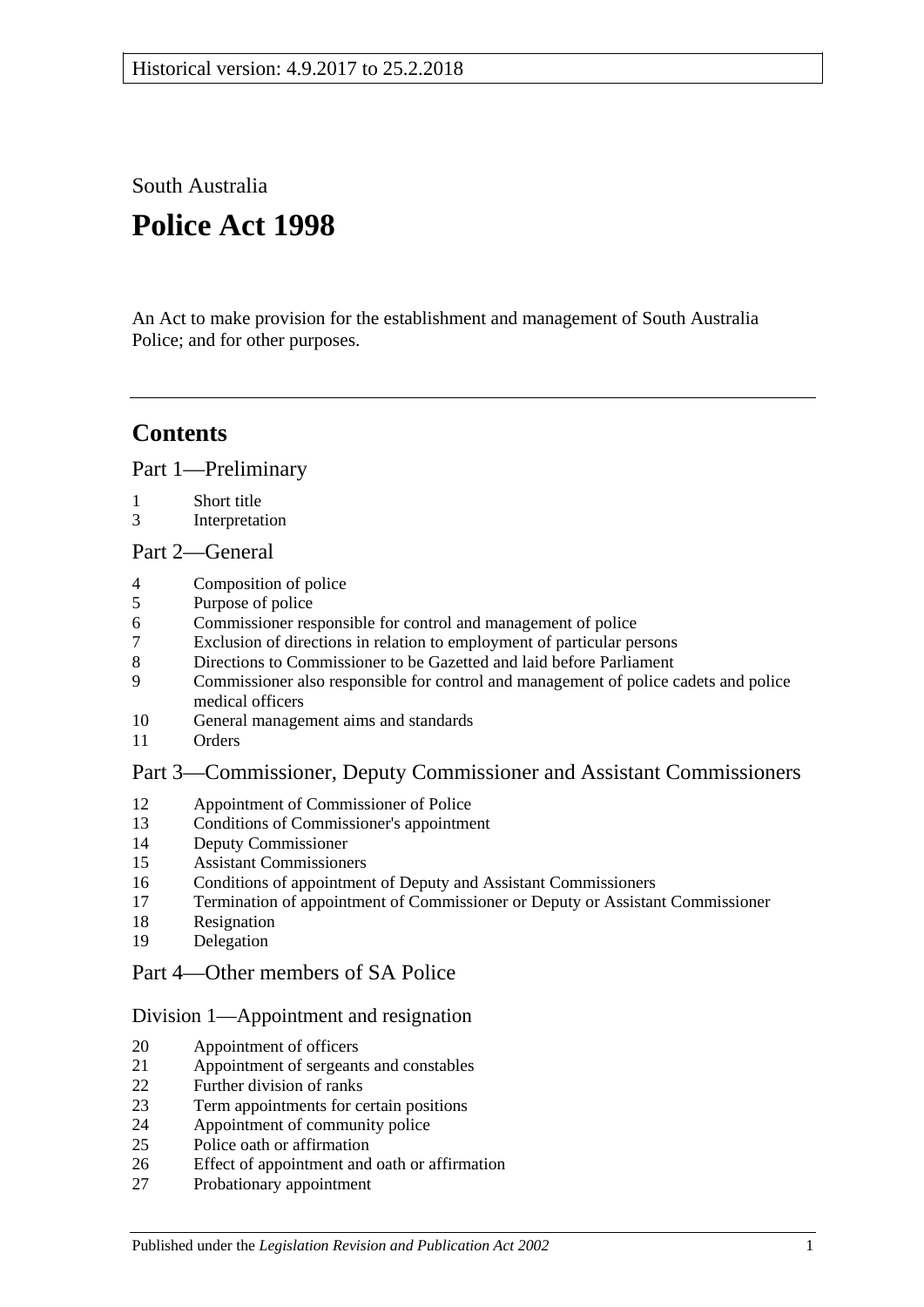- [Performance standards for officers](#page-11-0)
- Resignation [and relinquishment of official duties](#page-11-1)

#### [Division 2—Special provisions relating to community police](#page-11-2)

- [Powers, responsibilities and immunities of community police](#page-11-3)
- [Suspension or termination of appointment of community police](#page-12-0)
- [Conditions of appointment of community police](#page-12-1)

#### [Part 5—Police cadets and police medical officers](#page-12-2)

- [Police cadets](#page-12-3)
- [Suspension or termination of appointment of police cadets](#page-12-4)
- [Resignation and relinquishment of official duties](#page-12-5)
- [Police medical officers](#page-12-6)
- Part [6—Drug and alcohol testing](#page-13-0)

#### Division [2—Drug and alcohol testing of police, police cadets etc](#page-13-1)

- 41A [Interpretation](#page-13-2)
- 41B [Drug and alcohol testing of members and cadets](#page-14-0)
- 41C [Drug and alcohol testing of applicants to SA](#page-14-1) Police
- 41D [Procedures for drug and alcohol testing](#page-14-2)
- 41E [Biological samples, test results etc not to be used for other purposes](#page-15-0)

#### [Part 7—Termination and transfer of police](#page-15-1)

- [Physical or mental disability or illness](#page-15-2)
- [Unsatisfactory performance](#page-16-0)
- [Power to transfer](#page-16-1)

#### [Part 8—Review of certain termination, transfer and promotion decisions](#page-17-0)

#### [Division 1—Termination reviews](#page-17-1)

- [Right of review](#page-17-2)
- [Division 2—Transfer reviews](#page-17-3)
- [Review of certain transfers](#page-17-4)

#### [Division 3—Promotion reviews](#page-18-0)

- [Interpretation and application](#page-18-1)
- [Processes for appointment or nomination for prescribed promotional positions](#page-18-2)
- [Right of review](#page-18-3)
- [Grounds for application for review](#page-18-4)
- [Determination of application](#page-19-0)
- [Determination of question of eligibility for appointment](#page-19-1)

#### [Part 9—Special constables](#page-19-2)

- [Appointment of special constables](#page-19-3)
- [Oath or affirmation by special constables](#page-20-0)
- [Duties and powers of special constables](#page-20-1)
- [Suspension or termination of appointment of special constables](#page-20-2)
- [Allowances and equipment for special constables](#page-20-3)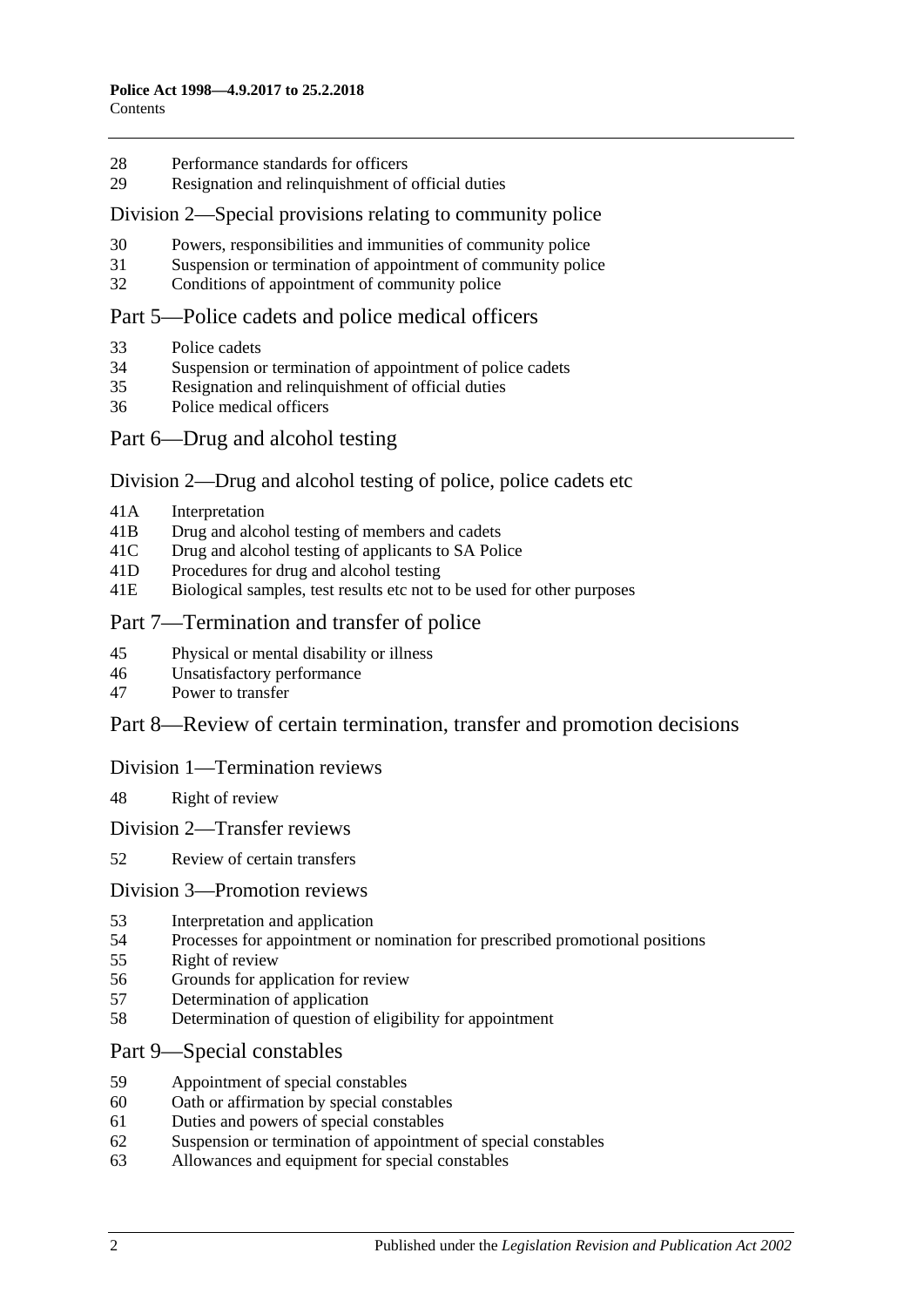## [Part 10—Miscellaneous](#page-21-0)

- 64 [Appointment and promotion procedures](#page-21-1)
- 65 [Protection from liability for members of SA](#page-21-2) Police
- 66 [Members subject to duty in or outside State](#page-21-3)
- 67 [Divestment or suspension of powers](#page-22-0)
- 68 [Duty to deliver up equipment etc](#page-22-1)
- 69 [False statements in applications for appointment](#page-22-2)
- 70 [Suspension or revocation of suspension under Act or regulations](#page-23-0)
- 71 [Evidence of appointment](#page-23-1)
- 72 [Execution of process](#page-24-0)
- 73 [Allowances](#page-24-1)
- 74 [Impersonating police and unlawful possession of police property](#page-24-2)
- 74A [Special provisions relating to criminal intelligence](#page-25-0)
- 75 [Annual reports by Commissioner](#page-26-0)
- 76 [Regulations](#page-26-1)

## [Schedule 1—Police Review Tribunal](#page-26-2)

- 1 [Constitution of Tribunal](#page-26-3)
- 1B [Constitution of Tribunal for purposes of proceedings under Part 8 Division 3](#page-26-4)
- 2 [Secretary to Tribunal](#page-27-0)
- 3 [Proceedings before Tribunal](#page-27-1)
- 4 [Powers of Tribunal](#page-28-0)
- 5 [Practice and procedure](#page-28-1)

#### [Schedule 2—Transitional provisions](#page-28-2)

2 [Transitional provisions](#page-28-3)

[Legislative history](#page-30-0)

## <span id="page-2-0"></span>**The Parliament of South Australia enacts as follows:**

## **Part 1—Preliminary**

## <span id="page-2-1"></span>**1—Short title**

This Act may be cited as the *Police Act 1998*.

## <span id="page-2-2"></span>**3—Interpretation**

In this Act—

*Assistant Commissioner* means an Assistant Commissioner of Police appointed under [Part 3;](#page-5-1)

*Code* means the code of conduct prepared under the *[Police Complaints and Discipline](http://www.legislation.sa.gov.au/index.aspx?action=legref&type=act&legtitle=Police%20Complaints%20and%20Discipline%20Act%202016)*  [Act 2016](http://www.legislation.sa.gov.au/index.aspx?action=legref&type=act&legtitle=Police%20Complaints%20and%20Discipline%20Act%202016), as in force from time to time;

*Commissioner* means the Commissioner of Police appointed under [Part 3;](#page-5-1)

*community constable* means a person appointed under [Part 4](#page-8-2) to be a community constable, and *community police* means community constables as a group;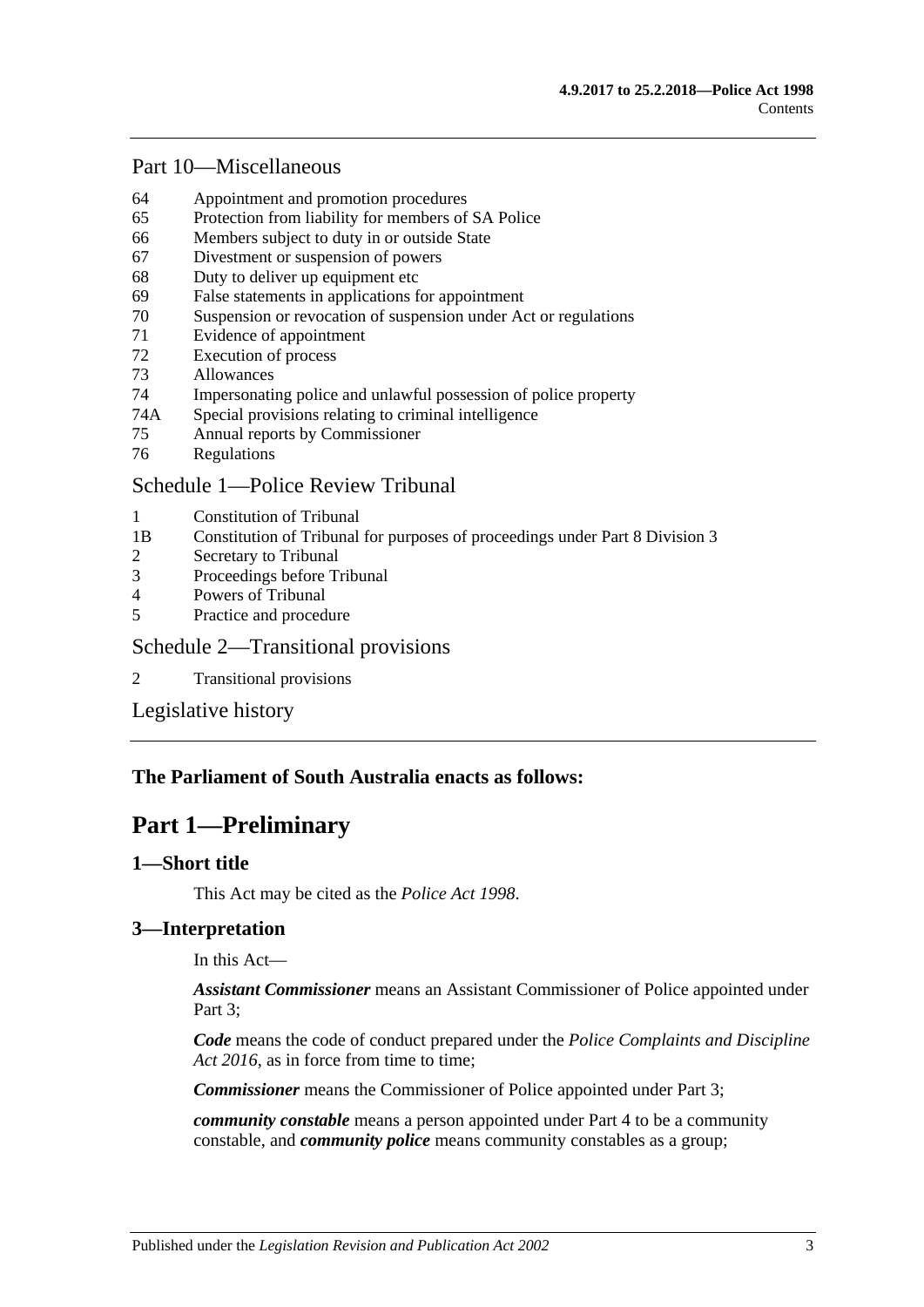*Deputy Commissioner* means the Deputy Commissioner of Police appointed under Part 3:

*member of SA Police* means the Commissioner, the Deputy Commissioner or an Assistant Commissioner or any person appointed under [Part 4,](#page-8-2) but does not include a police cadet, police medical officer or special constable;

*merit*, in relation to selection processes for filling positions, means—

- (a) the extent to which each of the applicants has a record of good conduct and integrity; and
- (b) the extent to which each of the applicants has abilities, aptitude, skills, qualifications, knowledge, experience (including community experience), potential for development and personal qualities relevant to the carrying out of the duties in question; and
- (c) the manner in which each of the applicants carried out any previous employment or occupational duties or functions;

*officer* means a member of SA Police of or above the rank of inspector;

*police cadet* means a person appointed under [Part 5](#page-12-2) to be a police cadet;

*Police Review Tribunal* means the Police Review Tribunal established under [Schedule](#page-26-2) 1;

*SAET* means the South Australian Employment Tribunal established under the *[South](http://www.legislation.sa.gov.au/index.aspx?action=legref&type=act&legtitle=South%20Australian%20Employment%20Tribunal%20Act%202014)  [Australian Employment Tribunal Act](http://www.legislation.sa.gov.au/index.aspx?action=legref&type=act&legtitle=South%20Australian%20Employment%20Tribunal%20Act%202014) 2014*;

*South Australia Police* or *SA Police* see [section](#page-3-1) 4;

*selection processes* means processes by which applications are sought and applicants selected for the purpose of filling a position;

*special constable* means a person appointed under [Part 9](#page-19-2) to be a special constable.

## <span id="page-3-0"></span>**Part 2—General**

## <span id="page-3-1"></span>**4—Composition of police**

*South Australia Police* (in this Act referred to as *SA Police*) consists of—

- (a) the Commissioner of Police; and
- (b) the Deputy Commissioner of Police; and
- (c) the Assistant Commissioners of Police; and
- (d) the other officers and members (including community constables) appointed under [Part 4.](#page-8-2)

#### <span id="page-3-2"></span>**5—Purpose of police**

The purpose of SA Police is to reassure and protect the community in relation to crime and disorder by the provision of services to—

- (a) uphold the law; and
- (b) preserve the peace; and
- (c) prevent crime; and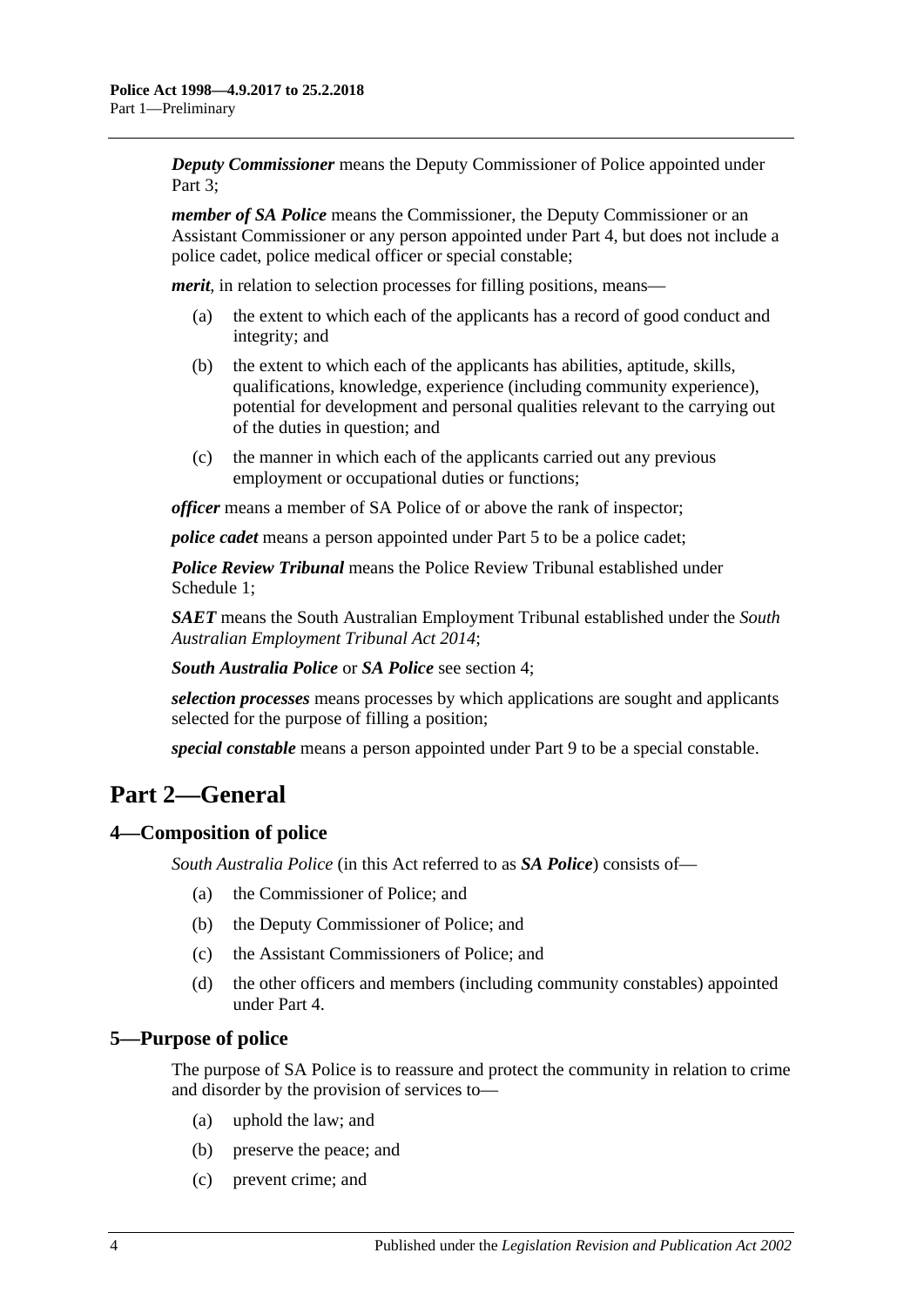- (d) assist the public in emergency situations; and
- (e) co-ordinate and manage responses to emergencies; and
- (f) regulate road use and prevent vehicle collisions.

#### <span id="page-4-0"></span>**6—Commissioner responsible for control and management of police**

Subject to this Act and any written directions of the Minister, the Commissioner is responsible for the control and management of SA Police.

#### <span id="page-4-1"></span>**7—Exclusion of directions in relation to employment of particular persons**

No Ministerial direction may be given to the Commissioner in relation to the appointment, transfer, remuneration, discipline or termination of a particular person.

#### <span id="page-4-2"></span>**8—Directions to Commissioner to be Gazetted and laid before Parliament**

The Minister must cause a copy of any direction given to the Commissioner to be—

- (a) published in the Gazette within eight days of the date of the direction; and
- (b) laid before each House of Parliament within six sitting days of the date of the direction if Parliament is then in session, or, if not, within six sitting days after the commencement of the next session of Parliament.

#### <span id="page-4-3"></span>**9—Commissioner also responsible for control and management of police cadets and police medical officers**

The Commissioner is also responsible for the control and management of the police cadets and police medical officers.

#### <span id="page-4-4"></span>**10—General management aims and standards**

- (1) The Commissioner must ensure that management practices are followed with respect to SA Police and the police cadets and police medical officers that are directed towards—
	- (a) effective, responsive and efficient delivery of services; and
	- (b) maintenance of structures, systems and processes that are not excessively formal and can adapt quickly to changing demands; and
	- (c) development, encouragement and full utilisation of the abilities of all personnel through ongoing training and education and appropriate remuneration; and
	- (d) effective, prudent and fully accountable management of resources; and
	- (e) continuous improvement in the delivery of services.
- (2) With respect to personnel management, the Commissioner must ensure that practices are followed under which—
	- (a) selection processes for filling positions are based on a proper assessment of merit; and
	- (b) employees are treated fairly and consistently and are not subjected to arbitrary or capricious administrative decisions; and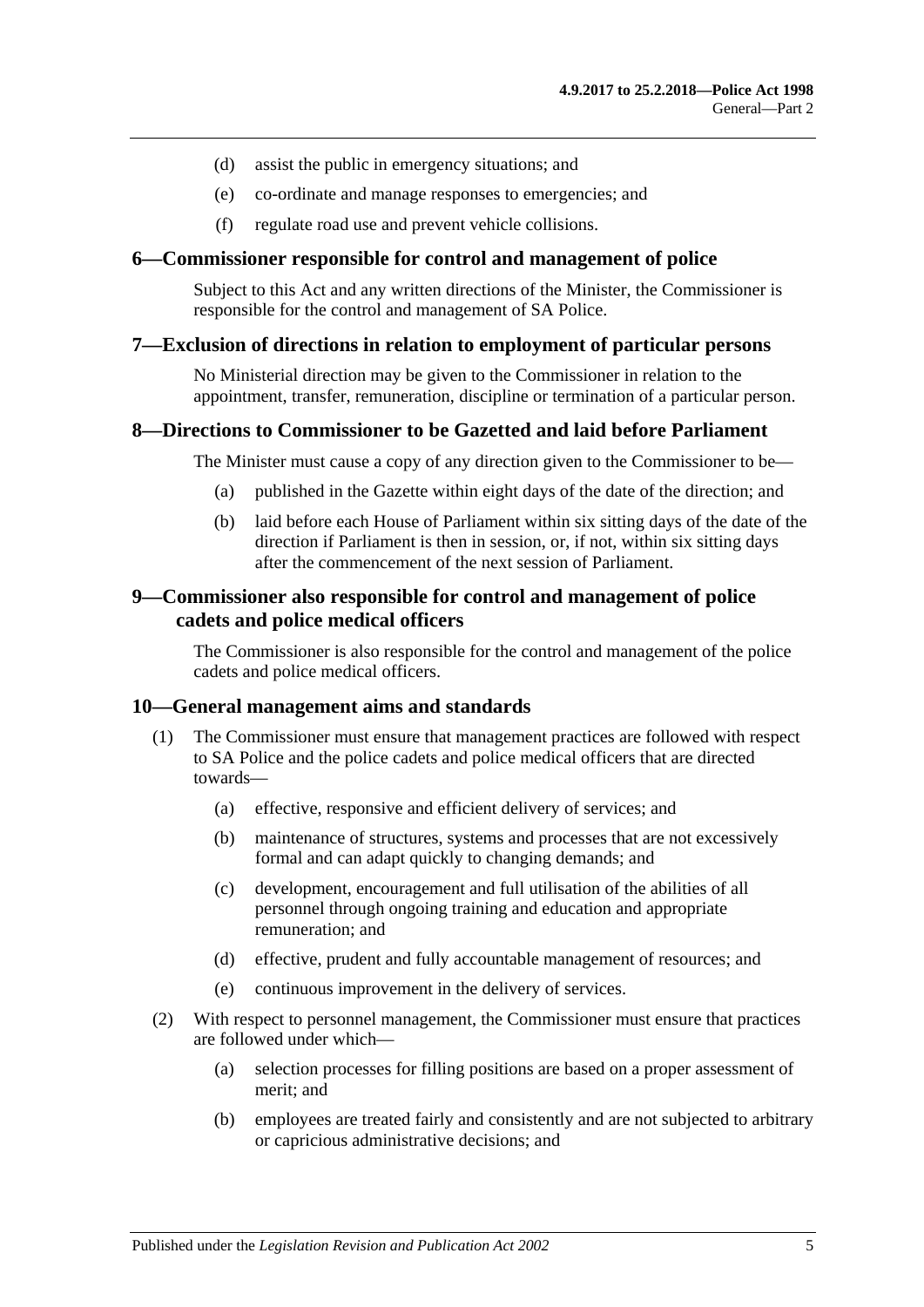- (c) there is no unlawful discrimination against employees or persons seeking to become employees; and
- (d) the diversity of personnel is used to advantage; and
- (e) equal opportunities for promotion and advancement are afforded to all employees; and
- (f) employees are afforded reasonable avenues of redress against improper or unreasonable administrative decisions; and
- (g) working conditions are kept safe and healthy; and
- (h) there is no nepotism or patronage.

#### <span id="page-5-0"></span>**11—Orders**

- (1) The Commissioner may make or give general or special orders, not inconsistent with this Act, for the control and management of SA Police and the police cadets and police medical officers.
- (2) The orders may make provision concerning—
	- (a) the various duties to be performed; and
	- (b) the manner in which and the time and place at which the various duties are to be performed and any other matters relating to their performance; and
	- (c) the requirements or qualifications for appointment or promotion; and
	- (d) other matters that the Commissioner considers relevant to the control and management of SA Police and the police cadets and police medical officers.
- (3) The general or special orders of the Commissioner—
	- (a) may be varied or revoked by the Commissioner; and
	- (b) will not be taken to be a form of subordinate legislation to which the *[Subordinate Legislation Act](http://www.legislation.sa.gov.au/index.aspx?action=legref&type=act&legtitle=Subordinate%20Legislation%20Act%201978) 1978* applies.
- (4) The power of the Commissioner to give binding orders or directions is not restricted by the provision for the making of general or special orders or the contents of any general or special orders.

## <span id="page-5-1"></span>**Part 3—Commissioner, Deputy Commissioner and Assistant Commissioners**

## <span id="page-5-2"></span>**12—Appointment of Commissioner of Police**

The Governor may appoint a person to be the Commissioner of Police.

#### <span id="page-5-3"></span>**13—Conditions of Commissioner's appointment**

- (1) The conditions of appointment of the Commissioner are to be subject to a contract between the Commissioner and the Premier.
- (2) The contract must specify—
	- (a) that the Commissioner is appointed for a term not exceeding five years specified in the contract and is eligible for reappointment; and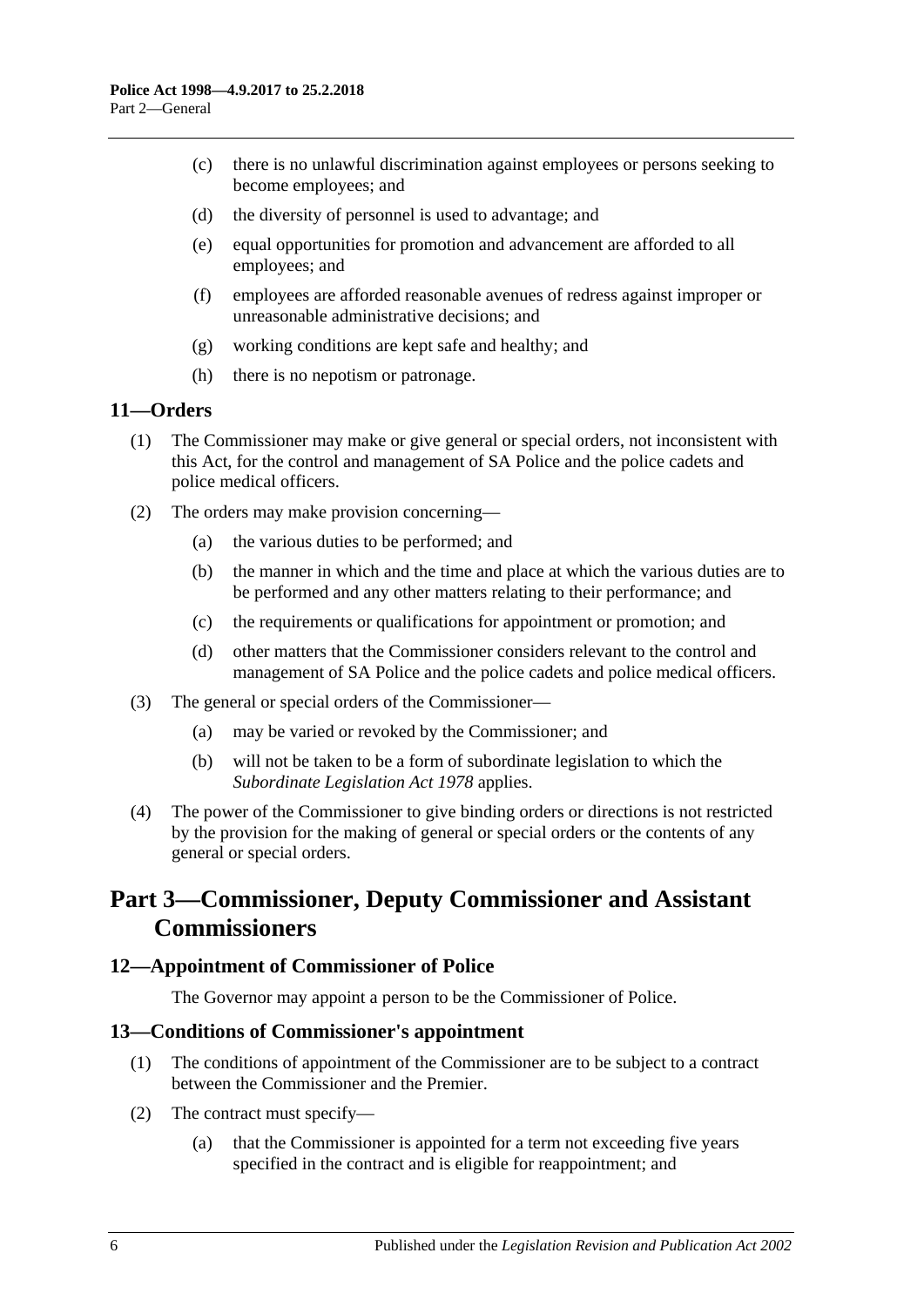- (b) that the Commissioner is to meet performance standards as set from time to time by the Minister (which must be consistent with the aims and requirements of this Act); and
- (c) that the Commissioner is entitled to remuneration and other benefits specified in the contract; and
- (d) the sums representing the values of the benefits (other than remuneration); and
- (e) the total remuneration package value under the contract.
- (3) The decision whether to reappoint at the end of a term of appointment must be made and notified to the Commissioner not less than three months before the end of the term.
- (4) The remuneration and other monetary benefits under the contract are a charge on the Consolidated Account of the State which is appropriated to the necessary extent.
- (5) The Minister must, on setting or varying the performance standards to be met by the Commissioner, cause a statement of the standards or variation to be laid before each House of Parliament within six sitting days if Parliament is then in session or, if not, within six sitting days after the commencement of the next session of Parliament.
- (6) The Minister must, on notifying a person of a decision not to reappoint the person as the Commissioner at the end of a term of appointment, cause a statement of the reasons for that decision to be laid before each House of Parliament within six sitting days if Parliament is then in session or, if not, within six sitting days after the commencement of the next session of Parliament.

## <span id="page-6-0"></span>**14—Deputy Commissioner**

- (1) The Governor may appoint a Deputy Commissioner of Police.
- (2) The Deputy Commissioner must exercise and perform such of the powers, authorities, duties and functions of the Commissioner as the Commissioner may direct (either generally or in a special case).
- (3) When the Commissioner is absent from duty because of illness or for any other reason, or during a vacancy in the position of the Commissioner, the Deputy Commissioner may exercise and perform all the powers, authorities, duties, and functions conferred or imposed on the Commissioner by or under this or another Act or any law.

## <span id="page-6-1"></span>**15—Assistant Commissioners**

- (1) The Commissioner may appoint as many Assistant Commissioners of Police as the Commissioner thinks necessary.
- (2) When the Deputy Commissioner is absent from duty because of illness or for any other reason, or during a vacancy in the position of the Deputy Commissioner—
	- (a) the Assistant Commissioner nominated in writing by the Commissioner; or
	- (b) if that Assistant Commissioner is absent from duty for any reason, the Assistant Commissioner who is the most senior Assistant Commissioner on duty at the time,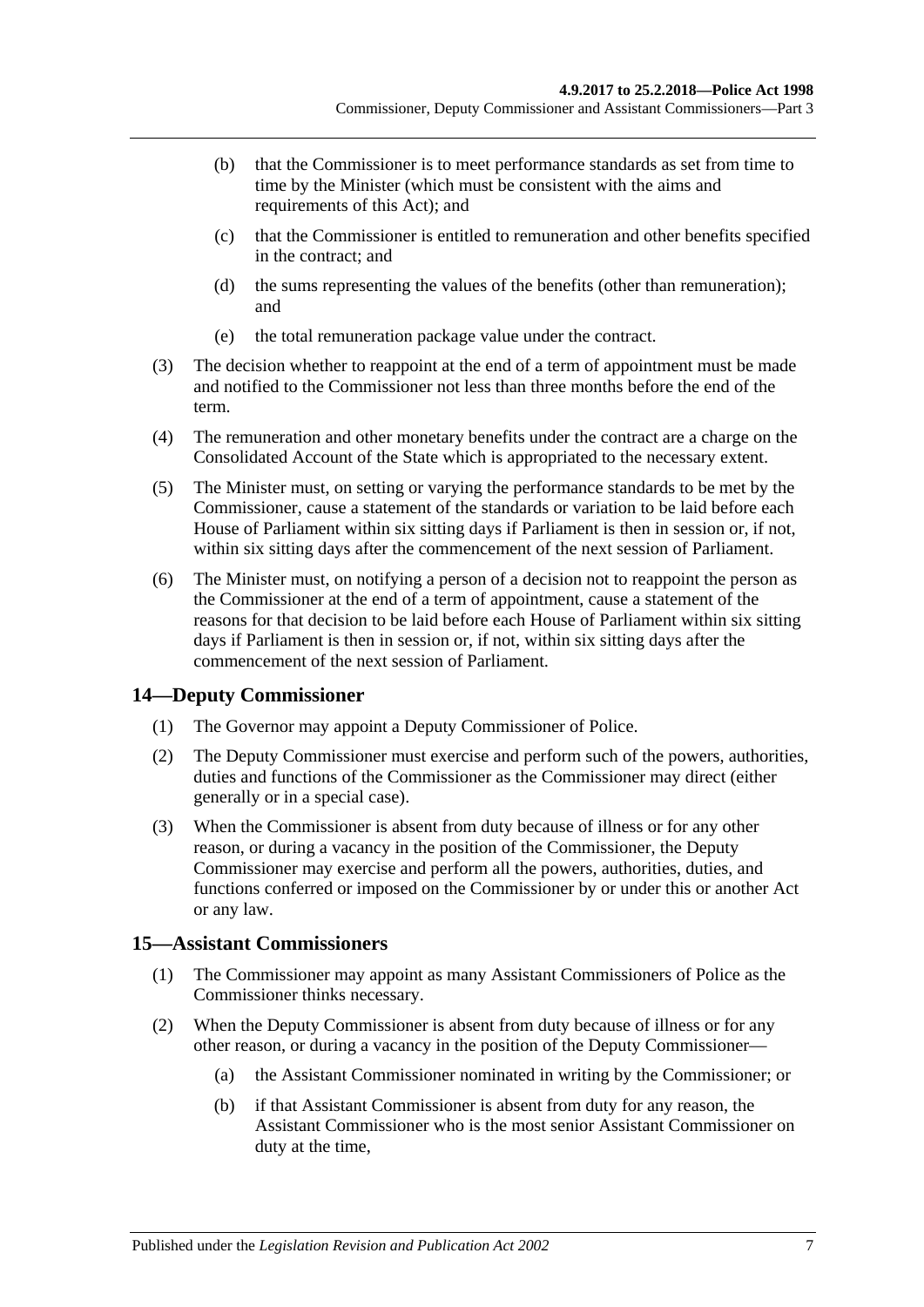may exercise and perform all the powers, authorities, duties and functions conferred or imposed on the Deputy Commissioner.

#### <span id="page-7-0"></span>**16—Conditions of appointment of Deputy and Assistant Commissioners**

- (1) The conditions of appointment of the Deputy Commissioner or an Assistant Commissioner are to be subject to a contract between the Deputy or Assistant Commissioner and the Commissioner.
- (2) The contract must specify—
	- (a) that the Deputy or Assistant Commissioner is appointed for a term not exceeding five years specified in the contract and is eligible for reappointment; and
	- (b) that the Deputy or Assistant Commissioner is to meet performance standards as set from time to time by the Commissioner and published in the Gazette; and
	- (c) that the Deputy or Assistant Commissioner is entitled to remuneration and other benefits specified in the contract; and
	- (d) the sums representing the values of the benefits (other than remuneration); and
	- (e) the total remuneration package value under the contract.
- (3) The decision whether to reappoint at the end of a term of appointment must be made and notified to the Deputy or Assistant Commissioner not less than three months before the end of the term.
- (4) If, immediately before a person was first appointed as an Assistant Commissioner, he or she held an appointment under this Act or the Act repealed by this Act (the person's *former appointment*), the person is, on not being reappointed at the end of a term of appointment, entitled to an appointment at the same rank as the person's former appointment.

## <span id="page-7-1"></span>**17—Termination of appointment of Commissioner or Deputy or Assistant Commissioner**

- (1) The appointment of the Commissioner or Deputy Commissioner may be terminated by the Governor and the appointment of an Assistant Commissioner may be terminated by the Commissioner on the ground that the Commissioner or Deputy or Assistant Commissioner—
	- (a) has been guilty of misconduct; or
	- (b) has been convicted of an offence punishable by imprisonment; or
	- (c) has engaged in any remunerative employment, occupation or business outside official duties without the consent of the Minister in the case of the Commissioner or the Deputy Commissioner, or the consent of the Commissioner in the case of an Assistant Commissioner; or
	- (d) has become bankrupt or has applied to take the benefit of a law for the relief of insolvent debtors; or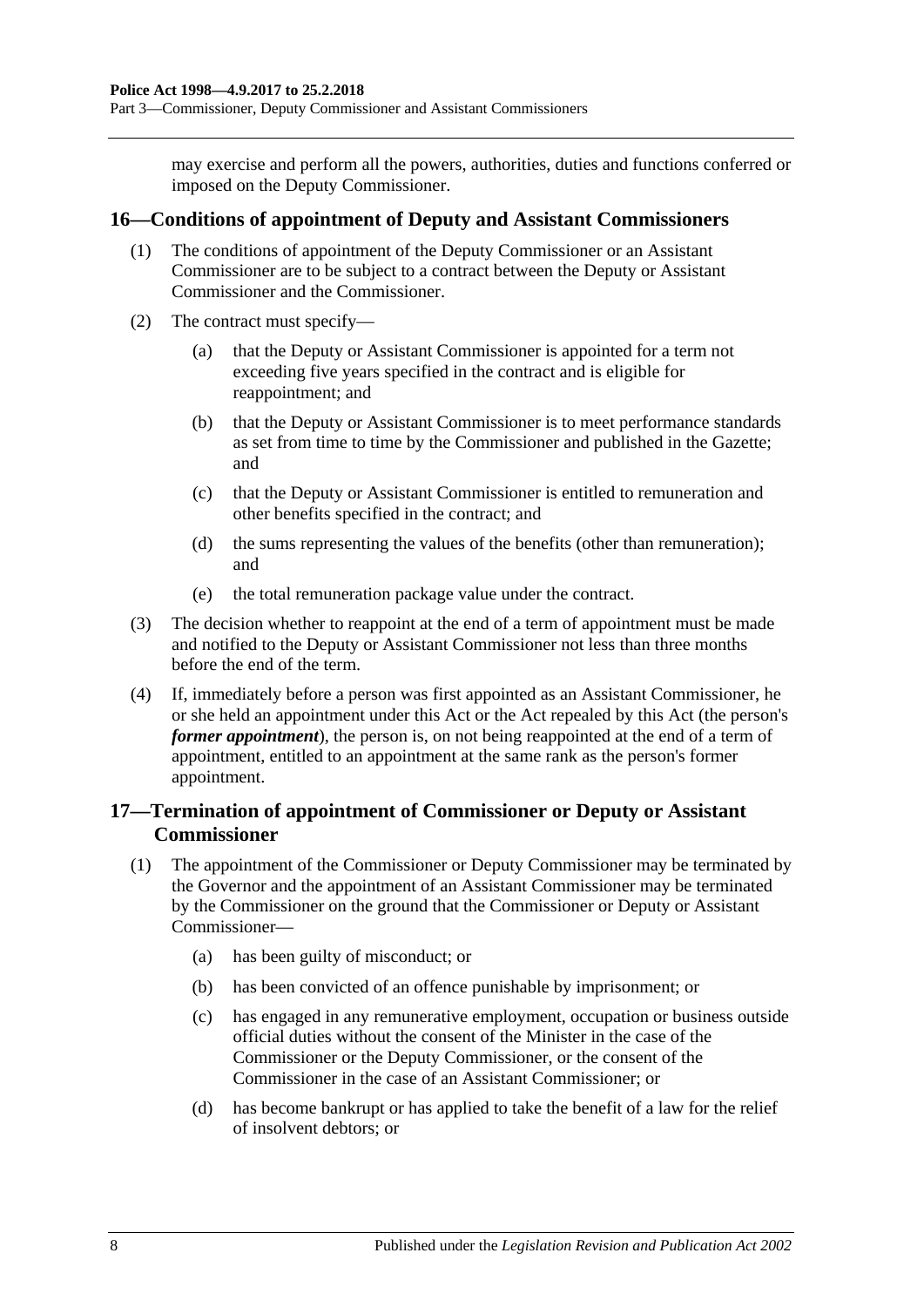- (e) has, because of mental or physical incapacity, failed to carry out duties satisfactorily or to the performance standards set under the contract relating to his or her appointment; or
- (f) has, for any other reason, failed to carry out duties in a manner that satisfies the performance standards set under the contract relating to his or her appointment.
- (2) The Minister must, on terminating the appointment of the Commissioner, cause a statement of the reasons for that decision to be laid before each House of Parliament within six sitting days if Parliament is then in session or, if not, within six sitting days after the commencement of the next session of Parliament.

#### <span id="page-8-0"></span>**18—Resignation**

- (1) The Commissioner or the Deputy Commissioner may resign by not less than three months notice in writing to the Minister (unless notice of a shorter period is accepted by the Minister).
- (2) An Assistant Commissioner may resign by not less than three months notice in writing to the Commissioner (unless notice of a shorter period is accepted by the Commissioner).

## <span id="page-8-1"></span>**19—Delegation**

- (1) The Commissioner may, by instrument in writing, delegate any of the powers or functions conferred on, or assigned to, the Commissioner by or under this or any other Act—
	- (a) to a particular person; or
	- (b) to the person for the time being occupying a particular position.
- (2) A power or function delegated under this section may, if the instrument of delegation so provides, be subdelegated.
- (3) A delegation or subdelegation under this section—
	- (a) may be absolute or conditional; and
	- (b) does not derogate from the power of the delegator to act personally in any matter; and
	- (c) is revocable at will by the delegator.
- (4) A copy of every instrument of delegation issued by the Commissioner under this section must be retained as part of the records of SA Police.

## <span id="page-8-2"></span>**Part 4—Other members of SA Police**

## <span id="page-8-3"></span>**Division 1—Appointment and resignation**

## <span id="page-8-4"></span>**20—Appointment of officers**

The Commissioner may appoint as many commanders, superintendents, inspectors and other officers of police as the Commissioner thinks necessary.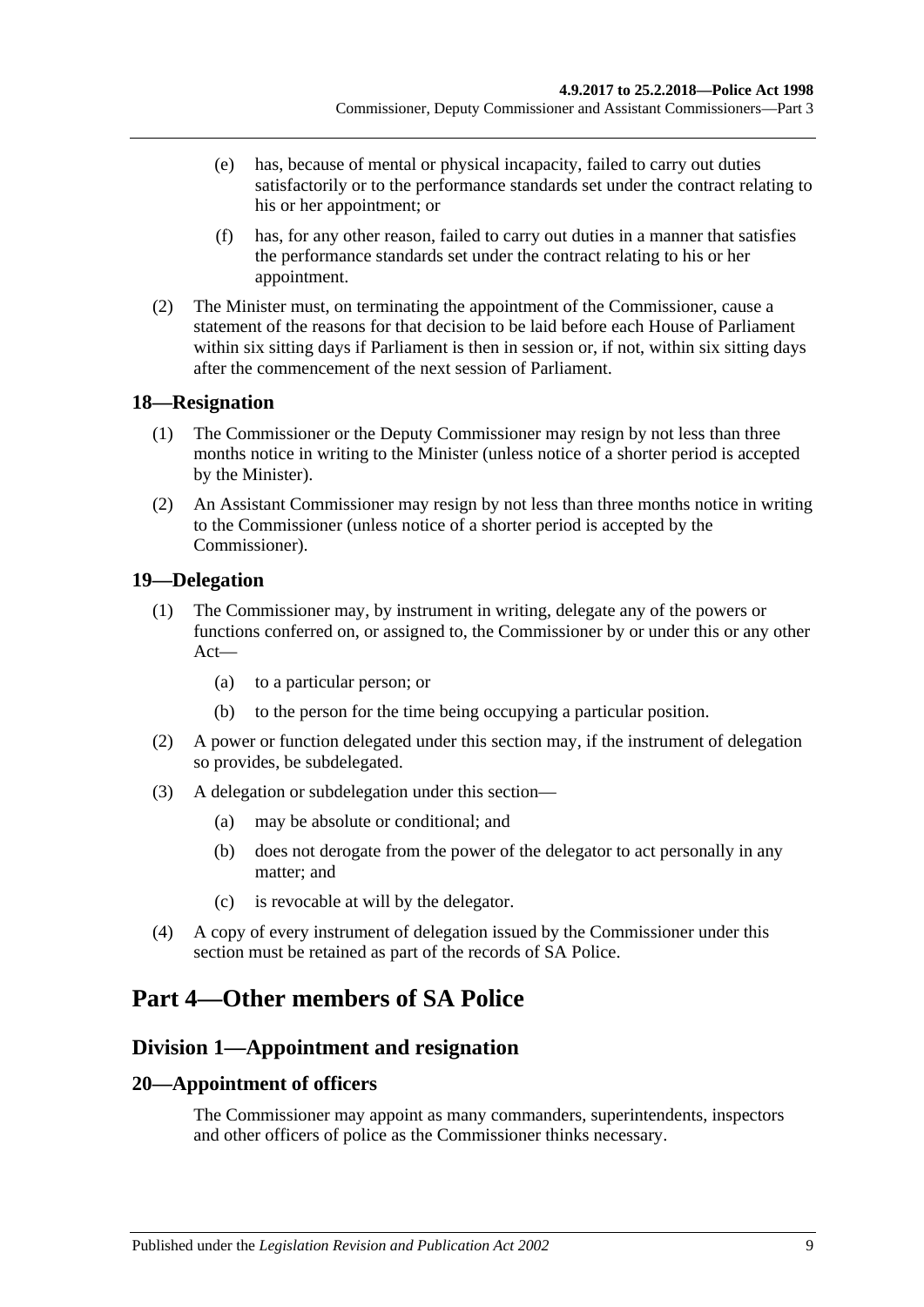#### <span id="page-9-0"></span>**21—Appointment of sergeants and constables**

The Commissioner may appoint as many sergeants and constables as the Commissioner thinks necessary.

#### <span id="page-9-1"></span>**22—Further division of ranks**

The ranks of officers and other members of SA Police may be further divided or consolidated under the regulations.

#### <span id="page-9-2"></span>**23—Term appointments for certain positions**

- (1) An appointment of a person who is not a member of SA Police to a position in SA Police of or above the rank of senior constable may be made (but is not required to be made)—
	- (a) for a term not exceeding five years specified in the instrument of appointment; and
	- (b) on such conditions as to remuneration or any other matter as the Commissioner considers appropriate.
- (2) A person must not be appointed for a term under this section except—
	- (a) where the person has special expertise that is required but not available within SA Police; or
	- (b) in other cases of a special kind prescribed by regulation.
- (3) The term of an appointment under this section may not be extended so that it exceeds five years and a person may not be reappointed under this section so that the terms in aggregate exceed five years.

## <span id="page-9-3"></span>**24—Appointment of community police**

- (1) The Commissioner may appoint as many community constables as the Commissioner thinks necessary.
- (2) A community constable will be appointed for the whole of the State or an area of the State specified in the instrument of appointment.
- (3) The Commissioner may, by written notice to a community constable, vary the area in relation to which the appointment is effective.
- (4) The Commissioner may give a community constable position and its occupant a title that reflects an area limitation or other characteristic of the position, and may vary such a title.
- (5) [Division 2](#page-11-2) of this Part contains other special provisions relating to community police.

## <span id="page-9-4"></span>**25—Police oath or affirmation**

A person's appointment as a member of SA Police (including appointment as the Commissioner, the Deputy Commissioner or an Assistant Commissioner) is rendered void if the person does not on appointment make an oath or affirmation in the form prescribed by regulation.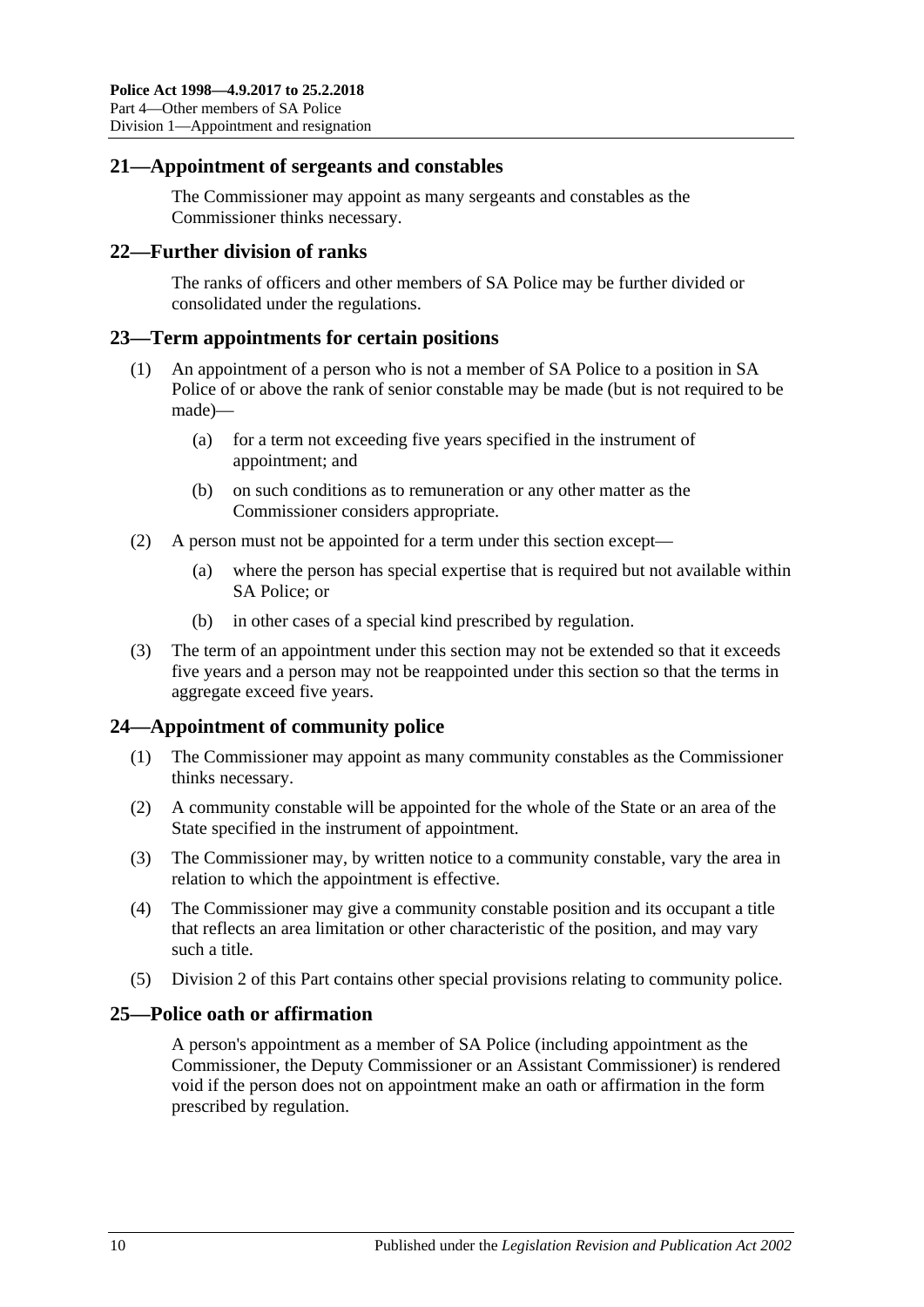#### <span id="page-10-0"></span>**26—Effect of appointment and oath or affirmation**

- (1) A person who is appointed as a member of SA Police and makes the prescribed oath or affirmation will be taken to have entered into an agreement to serve in SA Police in each position that the person may hold until he or she lawfully ceases to be a member of SA Police.
- (2) No such agreement is void for want of consideration.

#### <span id="page-10-2"></span><span id="page-10-1"></span>**27—Probationary appointment**

- (1) Subject to this section, a person's appointment to a position in SA Police will be on probation for a period determined by the Commissioner not exceeding—
	- (a) in the case of a person who, immediately before appointment, was not a member of SA Police—two years; or
	- (b) in any other case—one year.
- (2) For the purposes of [subsection](#page-10-2) (1), the period of probationary service of a member of SA Police does not include—
	- (a) if the Commissioner so determines—the whole or a part of any period during which the member, while on full or reduced pay—
		- (i) is absent from duty (other than on recreation leave); or
		- (ii) performs duties that have been limited or varied by reason of physical or mental disability or illness of the member; or
	- (b) except where the Commissioner determines to the contrary—
		- (i) any period during which the member is absent from duty without pay; or
		- (ii) any period during which the member's appointment is suspended.
- (3) The Commissioner may at any time during the period of probation of a member, having regard to the person's suitability for permanent appointment—
	- (a) confirm the appointment; or
	- (b) extend or further extend the period of the probation for such period as the Commissioner determines, but not so that the total period of probation exceeds the maximum period allowed in relation to the person under this section; or
	- (c) terminate the appointment.
- (5) An appointment on probation will be taken to have been confirmed if, at the end of the period of probation, the appointment has not previously been confirmed or terminated.
- $(6)$  If—
	- (a) a person's appointment is terminated under this section; and
	- (b) the person's appointment constituted a promotion from another position in SA Police of a lower rank,

the person will, on the termination, revert to a position in SA Police approved by the Commissioner at that lower rank.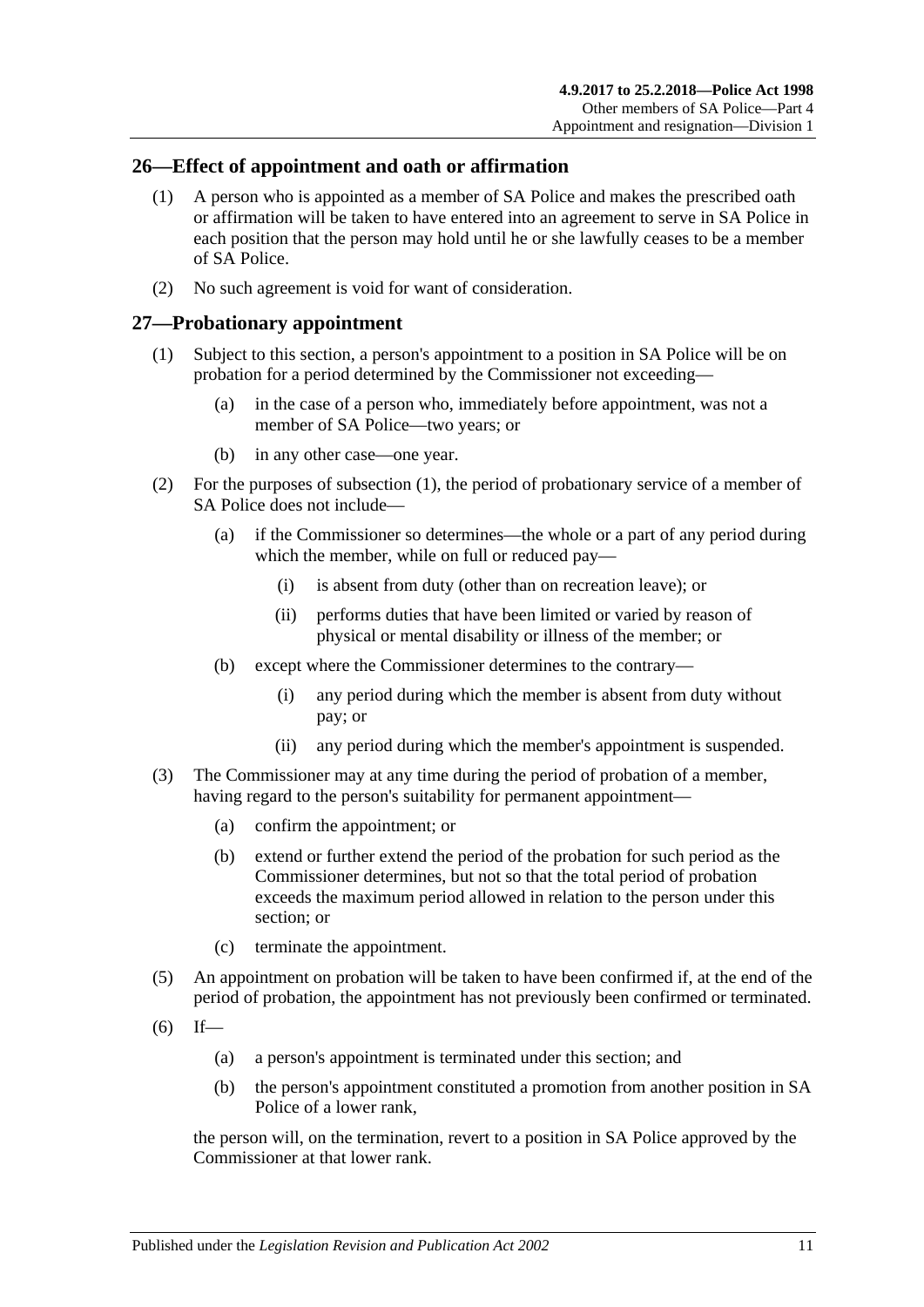- <span id="page-11-5"></span>(7) This section does not apply to the following appointments:
	- (a) appointment as the Commissioner, the Deputy Commissioner or an Assistant Commissioner;
	- (b) appointment for a term under this Division;
	- (c) subject to [subsection](#page-11-4) (8)—appointment of a member of SA Police to another position of the same rank as that held by the member immediately before the appointment to the other position;
	- (d) appointment as a community constable.
- <span id="page-11-4"></span>(8) If the appointment of a member of SA Police to a position is on probation and the member is, during the probationary period, appointed to another position of the same rank, the period of probation carries over to that other appointment (and the provisions of this section (other than [subsection](#page-11-5)  $(7)(c)$ ) apply accordingly).

#### <span id="page-11-0"></span>**28—Performance standards for officers**

It is a condition of appointment as an officer below the rank of Assistant Commissioner that the officer is to meet performance standards as set from time to time by the Commissioner.

#### <span id="page-11-1"></span>**29—Resignation and relinquishment of official duties**

- (1) A member of SA Police (other than the Commissioner, the Deputy Commissioner or an Assistant Commissioner) may resign by not less than 14 days notice in writing to the Commissioner (unless notice of a shorter period is accepted by the Commissioner).
- (2) A member of SA Police (other than the Commissioner, the Deputy Commissioner or an Assistant Commissioner) must not relinquish official duties unless the member—
	- (a) is expressly authorised in writing by the Commissioner to do so; or
	- (b) is incapacitated by physical or mental disability or illness from performing official duties.

Maximum penalty: \$1 250 or three months imprisonment.

## <span id="page-11-2"></span>**Division 2—Special provisions relating to community police**

#### <span id="page-11-3"></span>**30—Powers, responsibilities and immunities of community police**

- (1) A community constable's powers, responsibilities and immunities as a member of SA Police are subject to any limitation imposed by the Commissioner.
- (2) The Commissioner—
	- (a) may impose a limitation on the powers, responsibilities or immunities of a community constable by—
		- (i) instrument of appointment of the community constable; or
		- (ii) notice in writing to the community constable; and
	- (b) may vary or revoke such a limitation by notice in writing to the community constable.
- (3) Limitations imposed under this section may vary from one community constable to another.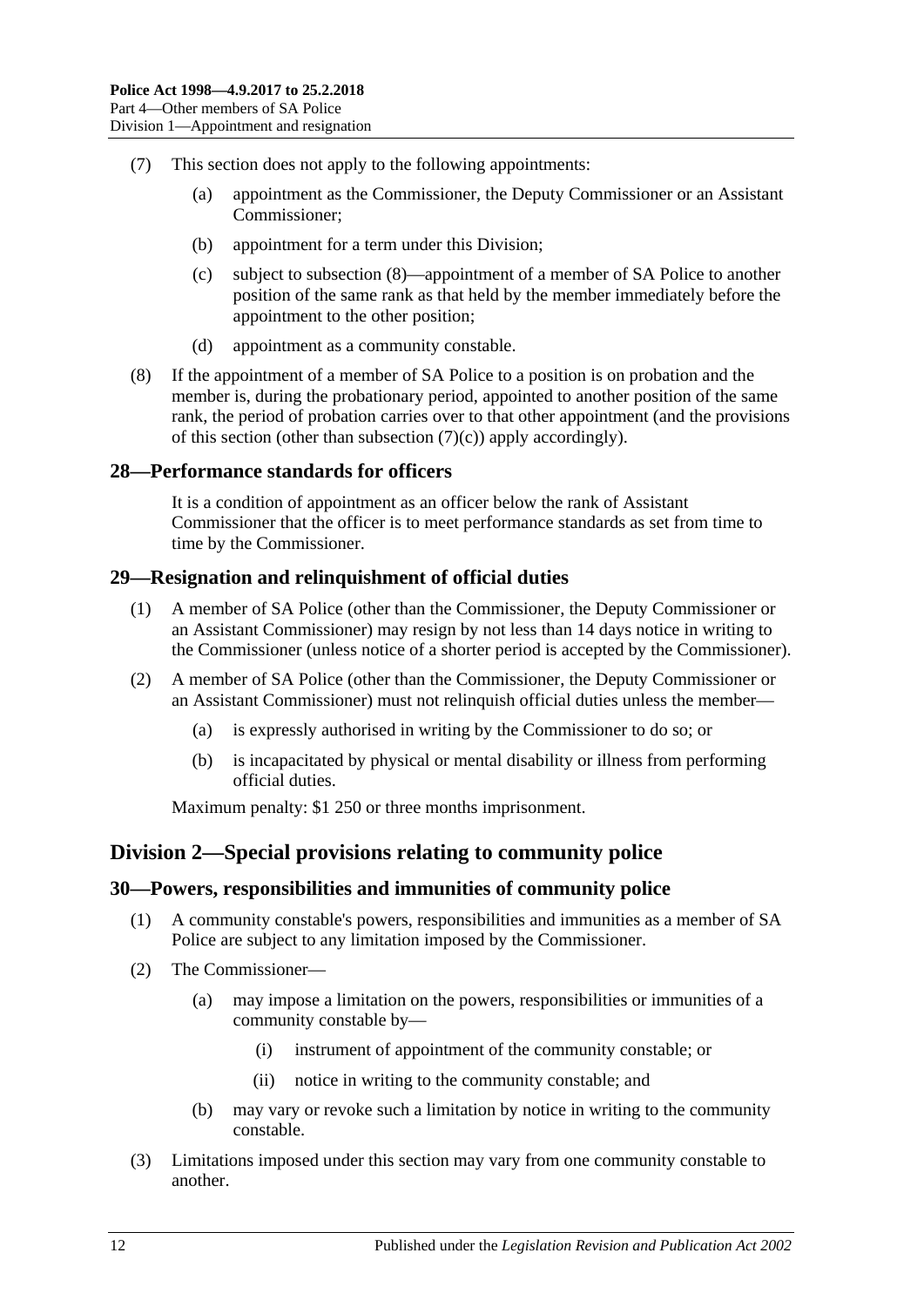## <span id="page-12-0"></span>**31—Suspension or termination of appointment of community police**

- (1) Subject to [subsection](#page-12-7) (2), the Commissioner may, at the Commissioner's discretion, suspend or terminate the appointment of a community constable.
- <span id="page-12-7"></span>(2) The Commissioner must not take action against a community constable under this section because of any incapacity of the community constable to perform duties that results from physical or mental disability or illness of the community constable without first complying with the requirements of the *[Police Superannuation Act](http://www.legislation.sa.gov.au/index.aspx?action=legref&type=act&legtitle=Police%20Superannuation%20Act%201990) 1990*.

## <span id="page-12-1"></span>**32—Conditions of appointment of community police**

- (1) The conditions of appointment of a community constable may be determined by the Commissioner.
- (2) A determination by the Commissioner must provide for the payment of remuneration, allowances and expenses in accordance with a specified scale.
- (3) A determination under this section may relate to community police generally, a class of community police or a particular community constable.

## <span id="page-12-2"></span>**Part 5—Police cadets and police medical officers**

#### <span id="page-12-3"></span>**33—Police cadets**

- (1) The Commissioner may appoint as many police cadets as the Commissioner thinks necessary.
- (2) A police cadet is not a member of SA Police and is not a public service employee.

#### <span id="page-12-4"></span>**34—Suspension or termination of appointment of police cadets**

The Commissioner may, at the Commissioner's discretion, suspend or terminate the appointment of a police cadet.

## <span id="page-12-5"></span>**35—Resignation and relinquishment of official duties**

- (1) A police cadet may resign by not less than 14 days notice in writing to the Commissioner (unless notice of a shorter period is accepted by the Commissioner).
- (2) A police cadet must not relinquish official duties unless the police cadet—
	- (a) is expressly authorised in writing by the Commissioner to do so; or
	- (b) is incapacitated by physical or mental disability or illness from performing official duties.

Maximum penalty: \$1 250 or three months imprisonment.

#### <span id="page-12-6"></span>**36—Police medical officers**

- (1) The Commissioner may appoint a legally qualified medical practitioner to be a police medical officer.
- (2) The appointment of a police medical officer will be on terms and conditions fixed by the Commissioner.
- (3) A police medical officer is not a member of SA Police and is not a public service employee.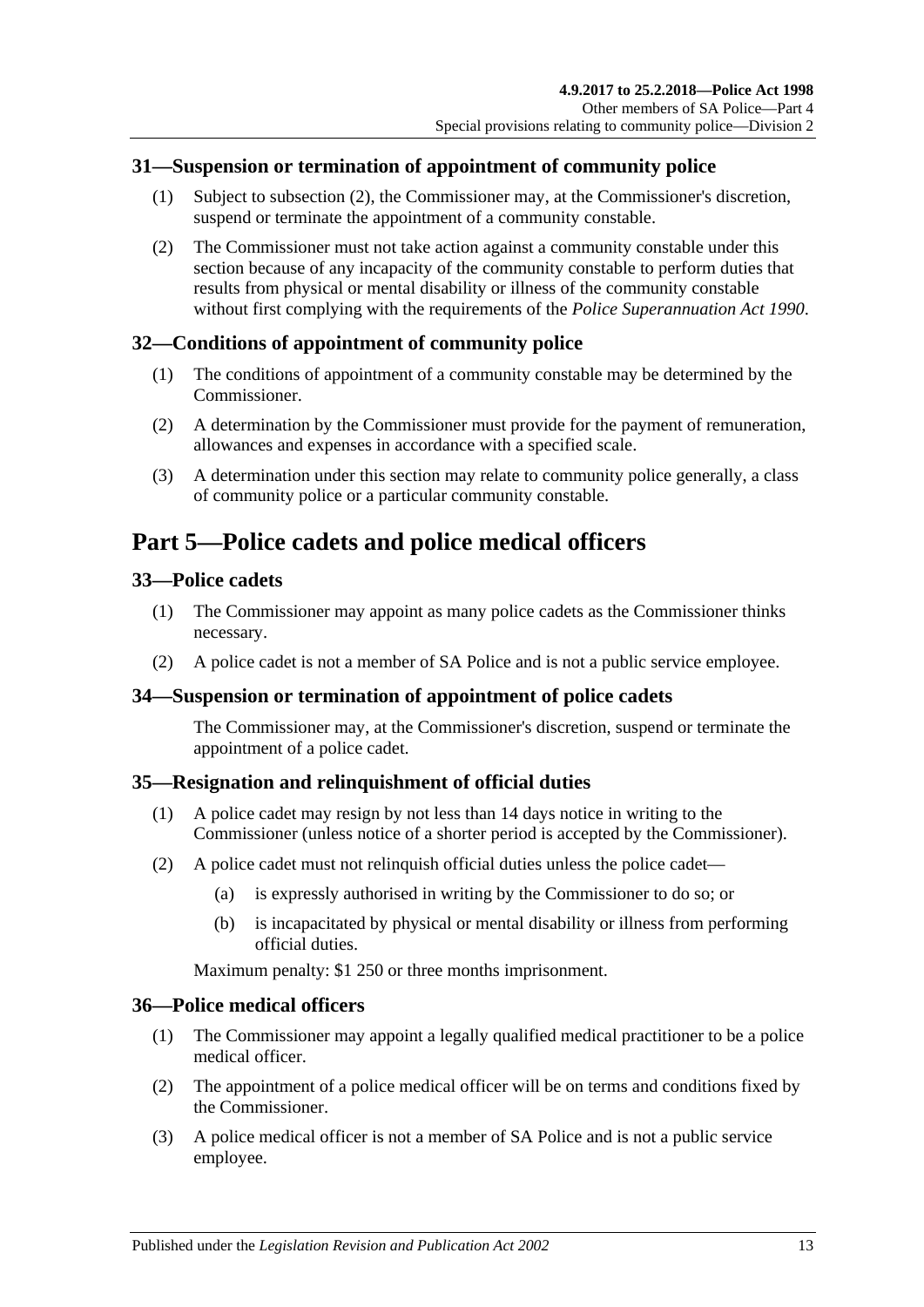(4) A police medical officer must perform such duties as are arranged between the Commissioner and the officer.

## <span id="page-13-0"></span>**Part 6—Drug and alcohol testing**

## <span id="page-13-1"></span>**Division 2—Drug and alcohol testing of police, police cadets etc**

## <span id="page-13-2"></span>**41A—Interpretation**

(1) In this Division—

*alcotest* means a test by means of an apparatus of a kind approved for the conduct of alcotests under the *[Road Traffic Act](http://www.legislation.sa.gov.au/index.aspx?action=legref&type=act&legtitle=Road%20Traffic%20Act%201961) 1961*;

*biological sample* means a sample of blood, urine or oral fluid;

*breath analysing instrument* means an apparatus of a kind approved as a breath analysing instrument under the *[Road Traffic Act](http://www.legislation.sa.gov.au/index.aspx?action=legref&type=act&legtitle=Road%20Traffic%20Act%201961) 1961*;

*breath analysis* means an analysis of breath by a breath analysing instrument;

*classified appointment or position* means an appointment or position in respect of which it is an essential requirement that an applicant for the appointment or position undergo a medical or psychological assessment as part of the application process;

*critical incident* means an incident where a person is killed or suffers serious bodily injury—

- (a) while detained by a member of SA Police; or
- (b) as a result of the discharge of a firearm or an electronic control device; or
- (c) in circumstances involving a police aircraft, motor vehicle, vessel or other mode of transport; or
- (d) as a result of alleged police action;

*drug* means a substance that is a controlled drug under the *[Controlled Substances](http://www.legislation.sa.gov.au/index.aspx?action=legref&type=act&legtitle=Controlled%20Substances%20Act%201984)  Act [1984](http://www.legislation.sa.gov.au/index.aspx?action=legref&type=act&legtitle=Controlled%20Substances%20Act%201984)*;

*drug and alcohol testing*—see section [41B\(1\);](#page-14-3)

*forensic material* means any human material from which the person from whom the material was taken could be identified;

#### *oral fluid* includes saliva;

*oral fluid analysis* means an analysis of oral fluid by means of an apparatus of a kind approved under the *[Road Traffic Act](http://www.legislation.sa.gov.au/index.aspx?action=legref&type=act&legtitle=Road%20Traffic%20Act%201961) 1961* for the purpose of conducting oral fluid analyses.

- (2) For the purposes of this Division, a person *uses a drug* if the person—
	- (a) consumes, smokes or administers to himself or herself the drug; or
	- (b) permits another person to administer the drug to him or her.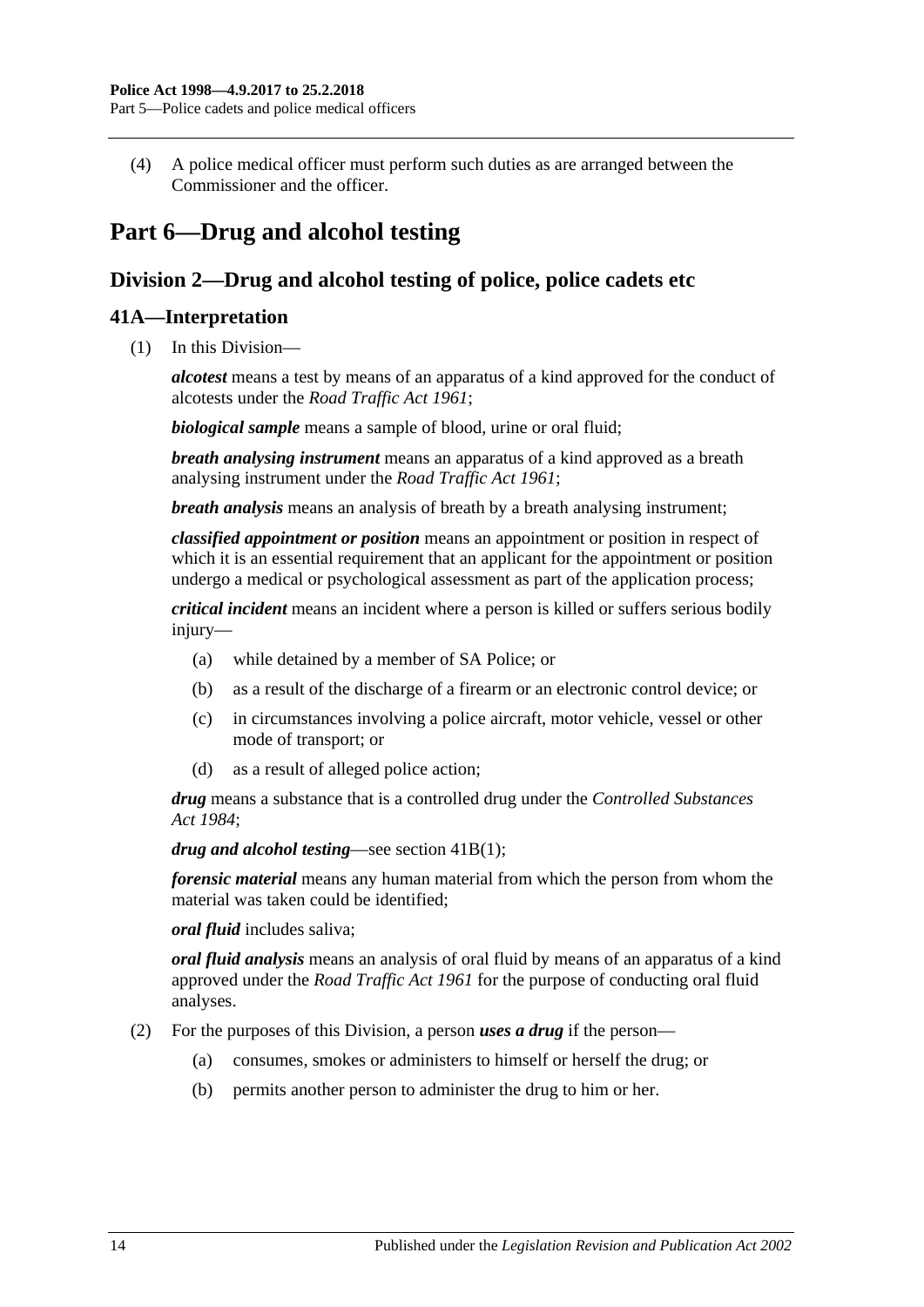## <span id="page-14-3"></span><span id="page-14-0"></span>**41B—Drug and alcohol testing of members and cadets**

- (1) A member of SA Police or a police cadet may, in accordance with this section, be required to do any of the following:
	- (a) to submit to an alcotest or breath analysis, or both, for the purpose of testing for the presence of alcohol;
	- (b) to provide a biological sample for the purpose of a blood test, urinalysis or an oral fluid analysis to test for the presence of alcohol or drugs,

#### (*drug and alcohol testing*).

- (2) A member of SA Police or a police cadet may be required to undergo drug and alcohol testing, in accordance with orders or directions of the Commissioner, in any of the following circumstances:
	- (a) if the member or police cadet has, while on duty, been involved in a critical incident;
	- (b) if the member or police cadet has, while on duty, engaged in driving that is classified by the Commissioner in orders as high risk;
	- (c) if there is a reasonable cause to believe that the member or police cadet has recently consumed alcohol or used a drug;
	- (d) if the member or police cadet is applying for a classified appointment or position.

## <span id="page-14-4"></span><span id="page-14-1"></span>**41C—Drug and alcohol testing of applicants to SA Police**

- (1) A person to whom this subsection applies will, in accordance with orders or directions of the Commissioner, be required to do any of the following:
	- (a) to submit to an alcotest or breath analysis, or both, for the purpose of testing for the presence of alcohol;
	- (b) to provide a biological sample for the purpose of a blood test, urinalysis or an oral fluid analysis to test for the presence of alcohol or drugs.
- (2) [Subsection \(1\)](#page-14-4) applies to—
	- (a) a person applying to be a police cadet; and
	- (b) a person who is not either a member of SA Police or a police cadet applying for appointment to SA Police.

## <span id="page-14-5"></span><span id="page-14-2"></span>**41D—Procedures for drug and alcohol testing**

- (1) The Governor may make such regulations as are contemplated by, or as are necessary or expedient for the purposes of, this Division.
- (2) Without limiting the generality of [subsection](#page-14-5) (1), the regulations may—
	- (a) prescribe procedures for drug and alcohol testing; and
	- (b) provide for the authorisation of persons to conduct drug and alcohol testing and operate equipment for that purpose; and
	- (c) regulate the collection of biological samples taken from persons for the purposes of drug and alcohol testing under this Division; and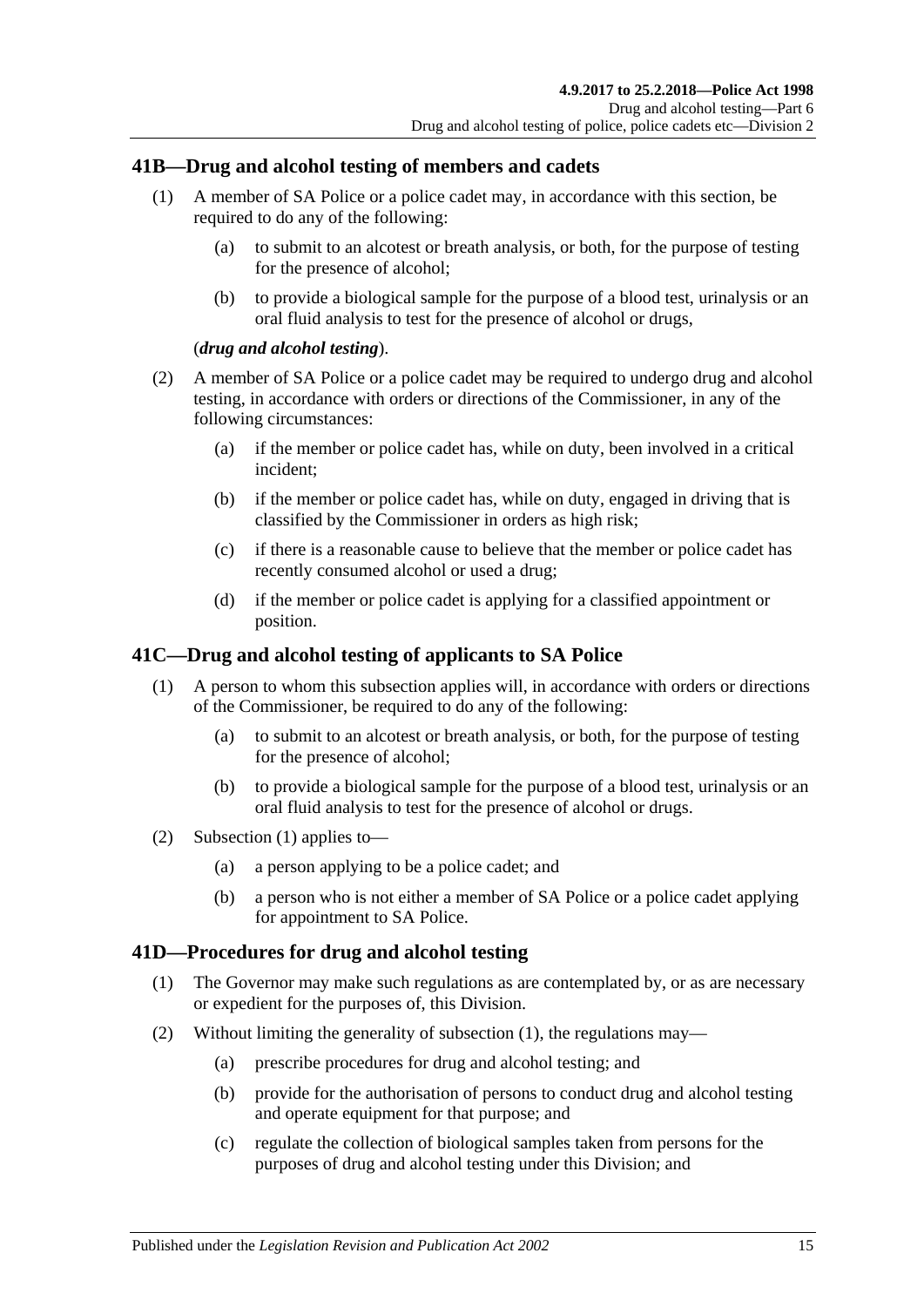- (d) provide for the analysis of test results, including the accreditation of persons conducting the analysis; and
- (e) provide for the approval of devices used in carrying out drug and alcohol testing and analysis; and
- (f) provide for the use of results from any testing or analysis, or the steps that may be taken on account of any testing or any evidence or information produced as a result of testing; and
- (g) prescribe the circumstances that amount to a defence to a breach of the Code or the regulations, including where the consumption of alcohol or drugs occurs after police work has been carried out; and
- (h) prescribe evidentiary provisions to facilitate proof of contraventions of the Code or the regulations for the purposes of proceedings relating to those contraventions; and
- (i) provide for the confidentiality of test results; and
- (j) regulate the destruction of biological samples collected for testing; and
- (k) provide for the protection of persons involved in taking or conducting testing from liability for acts or omissions done in good faith and in accordance with this Division.

## <span id="page-15-0"></span>**41E—Biological samples, test results etc not to be used for other purposes**

- (1) A biological sample (and any other forensic material taken incidentally in the course of testing a person for the presence of drugs or alcohol) taken under this Division must not be used for any purpose other than—
	- (a) for a purpose contemplated by this Division; or
	- (b) in connection with the control and management of SA Police; or
	- (c) for the purpose of disciplinary proceedings under this Act.
- (2) The results of any drug and alcohol testing or analysis conducted under this Division, or an admission or a statement made by a person relating to such drug and alcohol testing, is not admissible in any proceedings other than disciplinary proceedings under this Act.

## <span id="page-15-1"></span>**Part 7—Termination and transfer of police**

## <span id="page-15-3"></span><span id="page-15-2"></span>**45—Physical or mental disability or illness**

- (1) If the Commissioner is satisfied after due inquiry that the appointment of a member of SA Police should be terminated because of the member's incapacity to perform duties as a member by reason of physical or mental disability or illness, the Commissioner may terminate the appointment of the member.
- (2) The Commissioner must not terminate the appointment of a police officer under [subsection](#page-15-3) (1) without first complying with—
	- (a) if the officer is a contributor in relation to the scheme of superannuation established by the *[Police Superannuation Act](http://www.legislation.sa.gov.au/index.aspx?action=legref&type=act&legtitle=Police%20Superannuation%20Act%201990) 1990*—the requirements of that Act; or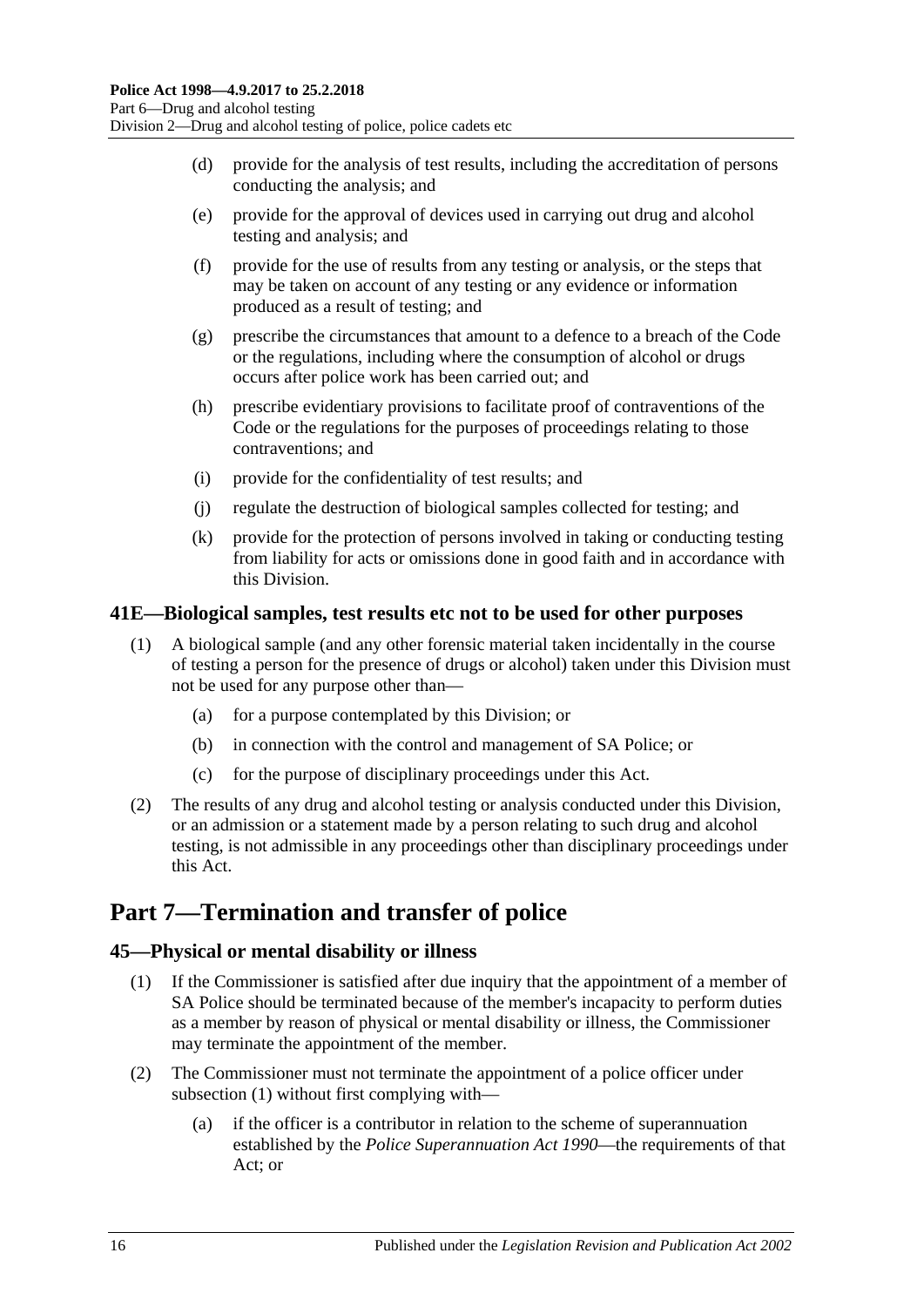- (b) if the officer is a member of the Southern State Superannuation Scheme established by the *[Southern State Superannuation Act](http://www.legislation.sa.gov.au/index.aspx?action=legref&type=act&legtitle=Southern%20State%20Superannuation%20Act%201994) 1994*—the requirements of that Act.
- (3) This section does not apply in relation to an officer appointed under [Part 3.](#page-5-1)

## <span id="page-16-0"></span>**46—Unsatisfactory performance**

- (1) If the Commissioner is satisfied that
	- a member of SA Police is not performing duties of his or her position satisfactorily or to applicable performance standards; and
	- (b) it is not practicable to transfer the member to another position of the same rank with duties suited to the member's capabilities or qualifications,

the Commissioner may, if it is practicable to do so, transfer the member to a position of a lower rank with duties suited to the member's capabilities or qualifications.

- (2) If it is not practicable to transfer the member to a position of the same or a lower rank, the Commissioner may terminate the appointment of the member.
- (3) This section does not apply in relation to an officer appointed under [Part 3.](#page-5-1)
- (4) This section does not apply if a member's unsatisfactory performance is due to—
	- (a) physical or mental disability or illness of the member; or
	- (b) lack of necessary resources or training or other organisational factors beyond the member's control.
- (5) The Commissioner must not take action under this section unless—
	- (a) the member has first been advised of his or her unsatisfactory performance and given specific details of the areas of his or her underperformance, the performance standards to be attained and the measures to be taken for improvement; and
	- (b) the member has been allowed a period of not less than three months and not more than six months for improvement to the specified standards; and
	- (c) a panel of persons has been convened, and has made a decision, in accordance with the regulations, confirming that the processes followed and assessments made in relation to the member and his or her underperformance conformed to the requirements of this section and were reasonable in the circumstances.

#### <span id="page-16-1"></span>**47—Power to transfer**

- (1) The Commissioner may, without conducting selection processes, transfer a member of SA Police from the member's current position to another position (and such transfer may be for an indefinite period or for a specified term).
- (2) Except as authorised under the regulations, a member may not be transferred to a position of a higher rank.
- (3) Except as authorised under this Act or the regulations or with the member's consent, a member may not be transferred to a position of a lower rank.
- (4) A member of SA Police aggrieved by a transfer of that member under this section may apply to have his or her grievance dealt with in accordance with a process specified in the regulations.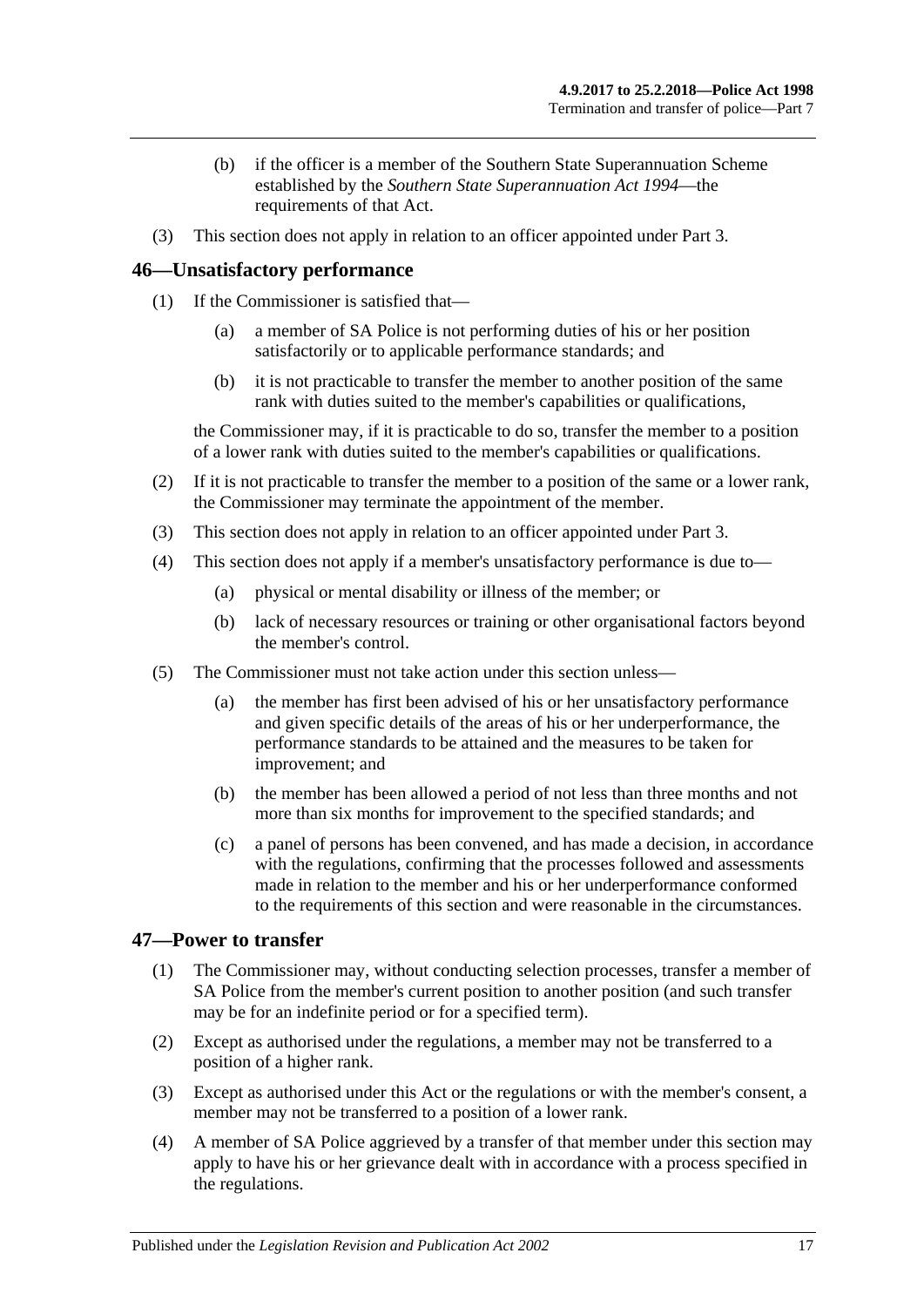## <span id="page-17-0"></span>**Part 8—Review of certain termination, transfer and promotion decisions**

## <span id="page-17-1"></span>**Division 1—Termination reviews**

#### <span id="page-17-2"></span>**48—Right of review**

- (1) A member of SA Police or former member may apply to SAET under Part 3 Division 1 of the *[South Australian Employment Tribunal Act](http://www.legislation.sa.gov.au/index.aspx?action=legref&type=act&legtitle=South%20Australian%20Employment%20Tribunal%20Act%202014) 2014* for a review of a decision to terminate the member's appointment—
	- (a) during a period of probation; or
	- (b) on a ground for termination under [Part 7.](#page-15-1)
- (2) An application for review of the decision must be made to SAET within the period prescribed by regulation.
- (3) SAET may in an appropriate case dispense with the requirement that the application be made within the prescribed period.

## <span id="page-17-3"></span>**Division 2—Transfer reviews**

#### <span id="page-17-4"></span>**52—Review of certain transfers**

- $(1)$  If—
	- (a) a decision is made to transfer a member of SA Police to another position (other than under [Part 6](#page-13-0) or [section](#page-16-0) 46); and
	- (b) the member believes that he or she is being punished for particular conduct,

the member may apply to SAET under Part 3 Division 1 of the *[South Australian](http://www.legislation.sa.gov.au/index.aspx?action=legref&type=act&legtitle=South%20Australian%20Employment%20Tribunal%20Act%202014)  [Employment Tribunal Act](http://www.legislation.sa.gov.au/index.aspx?action=legref&type=act&legtitle=South%20Australian%20Employment%20Tribunal%20Act%202014) 2014* for a review of the decision.

- (2) An application for review of the decision must be made to SAET within the period prescribed by regulation.
- (3) SAET may in an appropriate case dispense with the requirement that the application be made within the prescribed period.
- (4) If, on an application for review of a decision under this Division, SAET is satisfied that the transfer is in the nature of a punishment, SAET may do one or more of the following:
	- (a) quash the decision;
	- (b) remit the matter to the Commissioner for reconsideration;
	- (c) make recommendations for settlement of the matter.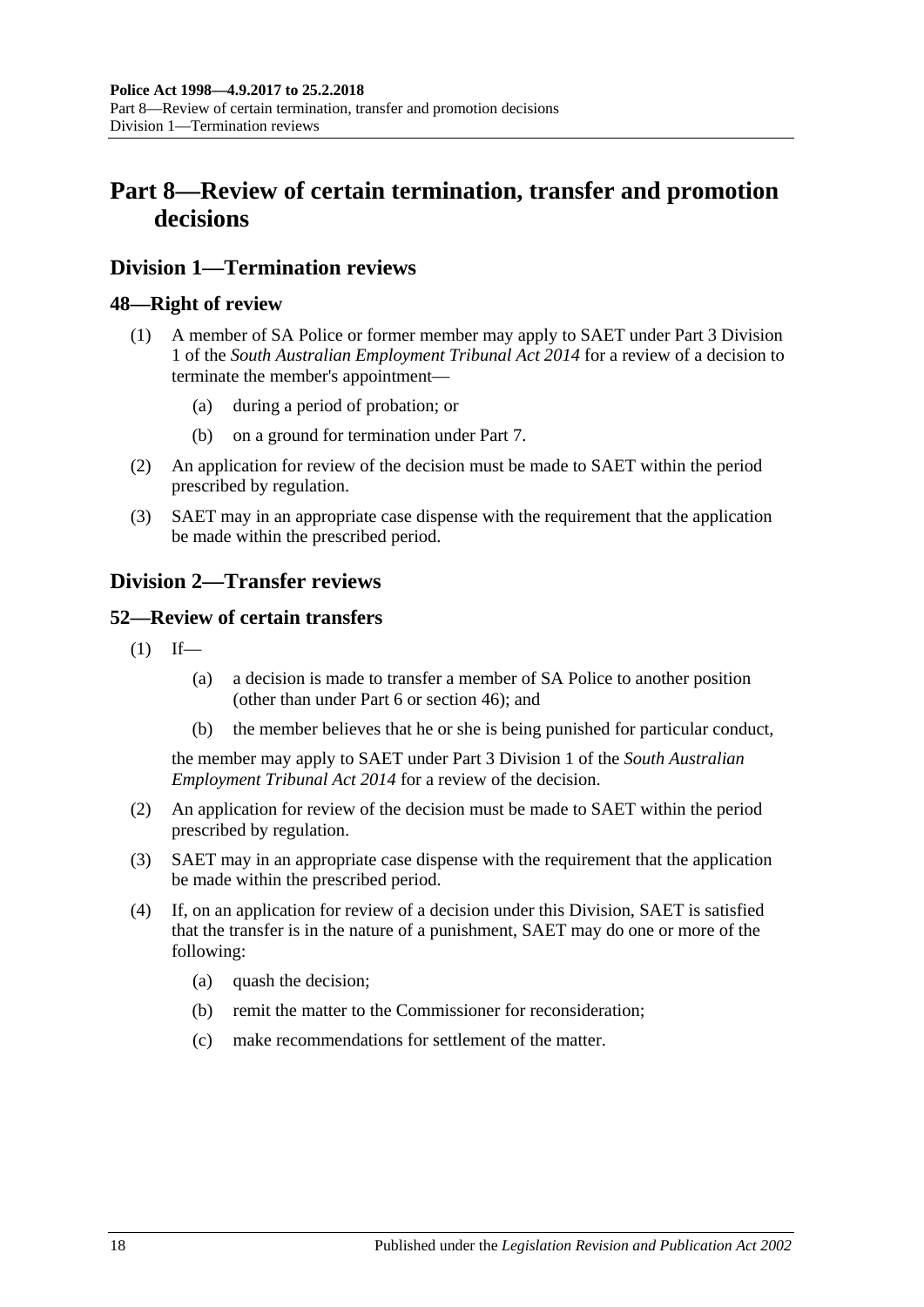## <span id="page-18-0"></span>**Division 3—Promotion reviews**

## <span id="page-18-1"></span>**53—Interpretation and application**

(1) In this Division—

*prescribed promotional position* means a position in SA Police of or above the rank of senior constable but not above the rank of inspector.

(2) Nothing in this Division applies in relation to a transfer under this Act from one position in SA Police to another.

## <span id="page-18-2"></span>**54—Processes for appointment or nomination for prescribed promotional positions**

An appointment to a prescribed promotional position may not be made unless selection processes have been conducted in accordance with the regulations for the purpose of filling the position.

#### <span id="page-18-3"></span>**55—Right of review**

- (1) After a selection process has been conducted in relation to a prescribed promotional position, the Commissioner must publish in the Police Gazette—
	- (a) notice of the selection decision; or
	- (b) if no person has been selected for appointment to the position—notice of that fact.
- <span id="page-18-6"></span>(2) Subject to [subsection](#page-18-5) (3), when such a notice is given, a member of SA Police who was an unsuccessful applicant and is eligible for appointment to the position may apply to the Police Review Tribunal for a review of the selection decision.
- <span id="page-18-5"></span>(3) A member may not make an application under [subsection](#page-18-6) (2) unless the person has first made application to have his or her grievance in respect of the selection decision dealt with in accordance with a process specified in the regulations and that process has been completed.
- (4) An application to the Tribunal for review of the decision must be made to the Secretary to the Tribunal within the period and in the manner prescribed by regulation.
- (5) The Tribunal may in an appropriate case dispense with the requirement that the application be made within the prescribed period.

#### <span id="page-18-4"></span>**56—Grounds for application for review**

- (1) An application for a review of a selection decision under this Division may only be made on one or more of the following grounds:
	- (a) that the member selected is not eligible for appointment to the position; or
	- (b) that the applicant for the review should have been selected based on a proper assessment of the respective merits of the applicants; or
	- (c) that the selection processes leading to the decision were affected by nepotism or patronage or were otherwise not properly based on assessment of the respective merits of the applicants; or
	- (d) that there was some other serious irregularity in the selection processes.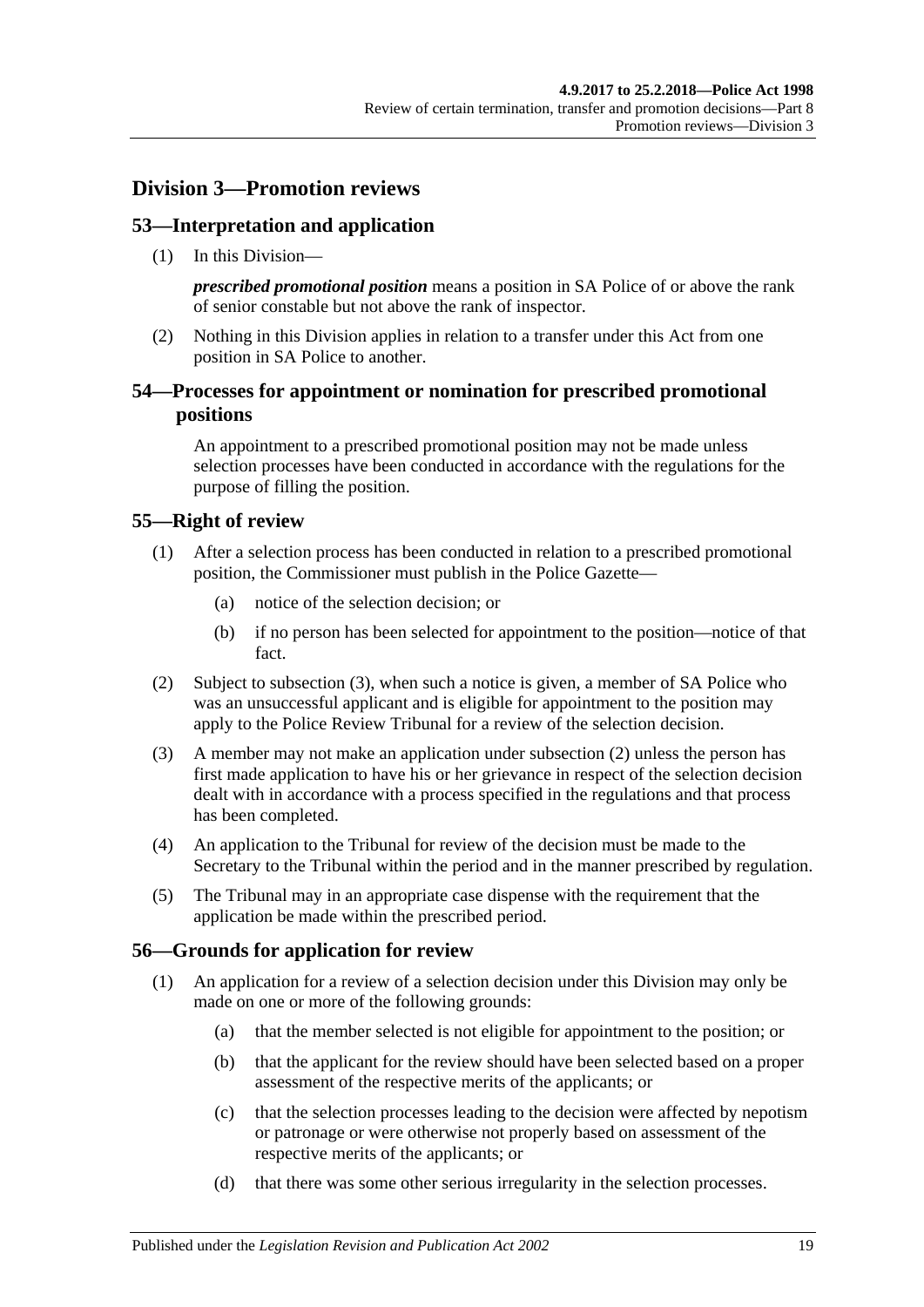- (2) In proceedings on an application for a review of a selection decision under this Division—
	- (a) no evidence may be given or submissions made as to the qualifications or merits of an applicant for the position other than by a party to the proceedings or representative of a party to the proceedings; and
	- (b) no documentary material may be produced as evidence of the qualifications or merits of an applicant for the position other than material that was made available to the panel of persons who made the selection decision.

## <span id="page-19-0"></span>**57—Determination of application**

- (1) On an application for a review of a selection decision under this Division, the Police Review Tribunal may do one or more of the following:
	- (a) confirm the decision;
	- (b) quash the decision;
	- (c) order that the applicant for the review be appointed to the position;
	- (d) order that the selection processes be recommenced from the beginning or some other later stage specified by the Tribunal.
- (2) The Tribunal must hear and determine an application for a review of a selection decision under this Division within the period prescribed by regulation.

## <span id="page-19-1"></span>**58—Determination of question of eligibility for appointment**

For the purposes of this Division—

- (a) a person is not eligible for appointment to a prescribed promotional position if the person does not have qualifications determined by the Commissioner to be essential in respect of the position; and
- (b) a determination by the Commissioner that specific qualifications, experience or other attributes are essential or desirable for appointment to a prescribed promotional position is binding on the Police Review Tribunal.

## <span id="page-19-2"></span>**Part 9—Special constables**

## <span id="page-19-3"></span>**59—Appointment of special constables**

- (1) Subject to [subsection](#page-19-4) (2), the Commissioner may appoint a person to be a special constable for the whole or a part of the State.
- <span id="page-19-4"></span>(2) The Commissioner may only appoint a police cadet to be a special constable for the whole or a part of the State if a declaration has been made under Part 4 Division 3 of the *[Emergency Management Act](http://www.legislation.sa.gov.au/index.aspx?action=legref&type=act&legtitle=Emergency%20Management%20Act%202004) 2004* (and the term of any such appointment will be for the period specified in the declaration under that Act and, if the period of the declaration is extended under that Act, for such further periods).
- <span id="page-19-5"></span>(3) An appointment under this section may be made—
	- (a) if a declaration has been made under Part 4 Division 3 of the *[Emergency](http://www.legislation.sa.gov.au/index.aspx?action=legref&type=act&legtitle=Emergency%20Management%20Act%202004)  [Management Act](http://www.legislation.sa.gov.au/index.aspx?action=legref&type=act&legtitle=Emergency%20Management%20Act%202004) 2004*—orally; or
	- (b) in any other case—by instrument in writing.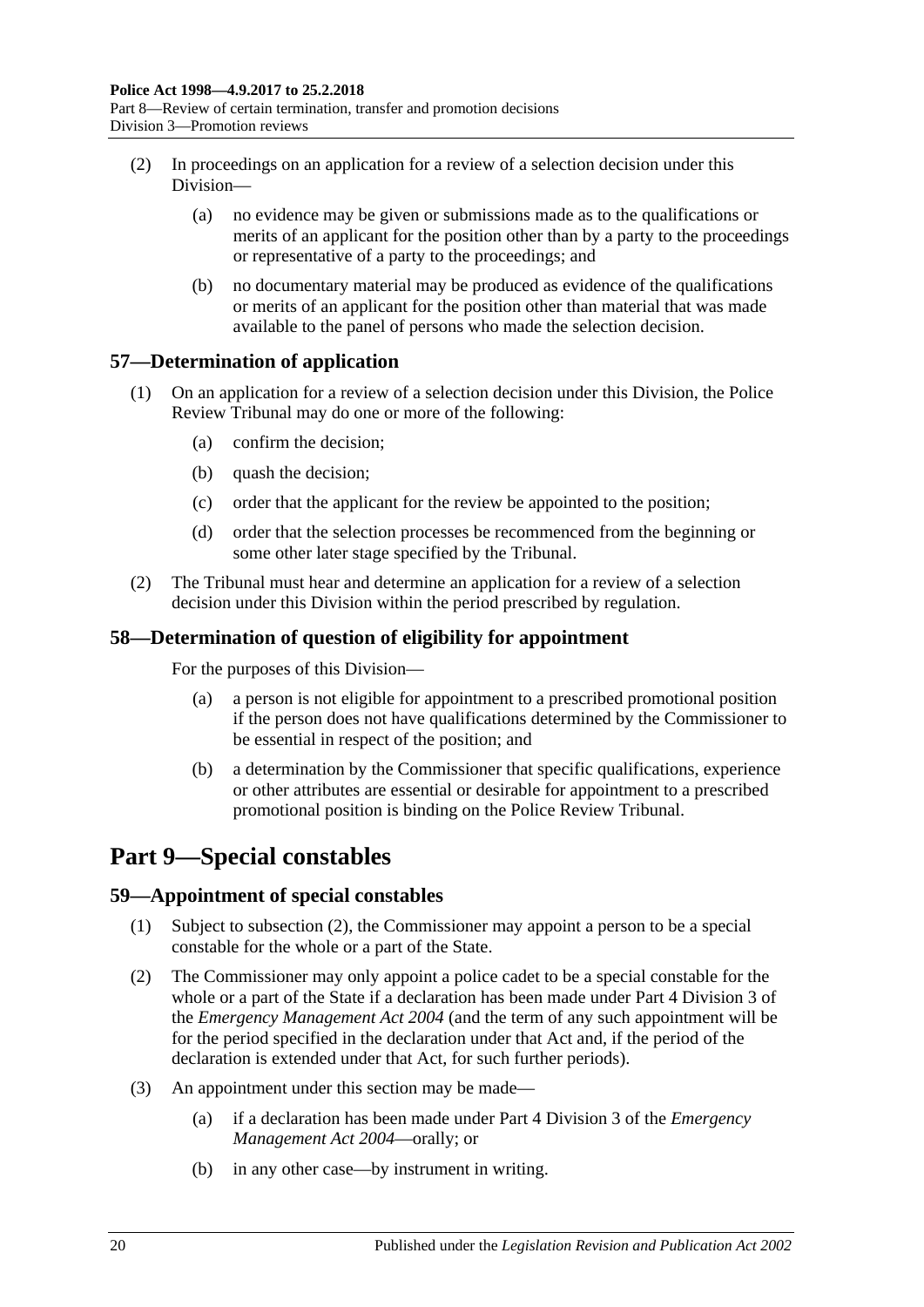- <span id="page-20-4"></span>(4) If the appointment is made orally, the Commissioner must, as soon as practicable, confirm the appointment by instrument in writing.
- (5) An instrument of appointment or confirming the appointment of a special constable must specify the term and conditions of the appointment, including—
	- (a) if the appointment is for the whole of the State—that fact; and
	- (b) in any other case—the part of the State for which the special constable is appointed.

#### <span id="page-20-0"></span>**60—Oath or affirmation by special constables**

A person's appointment as a special constable is rendered void if he or she does not on appointment make an oath or affirmation in the form prescribed by regulation.

#### <span id="page-20-1"></span>**61—Duties and powers of special constables**

- (1) A special constable—
	- (a) has any duties imposed by the Commissioner; and
	- (b) has, while holding appointment as a special constable, the same powers, responsibilities and immunities as a member of SA Police subject to any limitation imposed by the Commissioner.
- (2) The Commissioner may, when appointing a special constable, impose limitations on his or her powers, responsibilities or immunities—
	- (a) if the appointment is made orally under section  $59(3)(a)$ —orally; or
	- (b) if the appointment is made by instrument in writing—by the instrument of appointment.
- (3) If a limitation is imposed orally, the instrument confirming the appointment of the special constable under [section](#page-20-4) 59(4) must specify the limitation.
- (4) The Commissioner may, by notice in writing to a special constable, vary or revoke a limitation imposed under this section.

#### <span id="page-20-2"></span>**62—Suspension or termination of appointment of special constables**

The Commissioner may, at the Commissioner's discretion, suspend or terminate the appointment of a special constable.

#### <span id="page-20-3"></span>**63—Allowances and equipment for special constables**

The Commissioner may—

- (a) pay such reasonable remuneration and allowances as the Commissioner thinks proper to a special constable or person who has been a special constable; and
- (b) provide such clothing, arms, and equipment for a special constable as the Commissioner thinks necessary.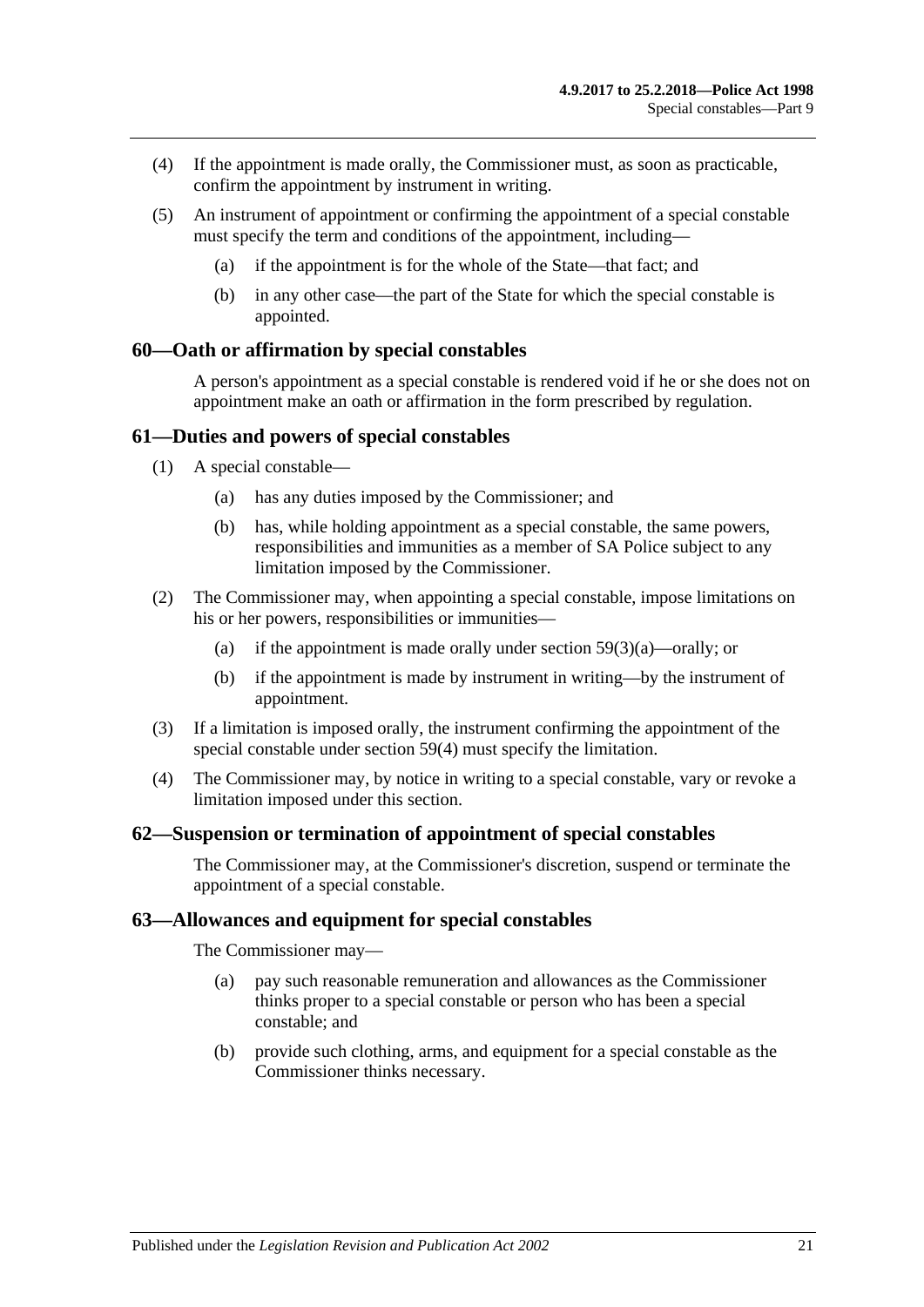## <span id="page-21-0"></span>**Part 10—Miscellaneous**

#### <span id="page-21-1"></span>**64—Appointment and promotion procedures**

Members of SA Police, police cadets and police medical officers must be appointed and promoted in accordance with the procedures prescribed by the regulations.

## <span id="page-21-4"></span><span id="page-21-2"></span>**65—Protection from liability for members of SA Police**

- (1) A member of SA Police does not incur any civil or criminal liability for an honest act or omission in the exercise or discharge, or the purported exercise or discharge, of a power, function or duty conferred or imposed by or under this Act or any other Act or law.
- (2) A liability that would, but for [subsection](#page-21-4) (1), lie against a member of SA Police lies instead against the Crown.
- (3) A person (the *injured person*) who suffers injury, loss or damage as a result of the act or omission of a member of SA Police may not sue the member personally unless—
	- (a) it is clear from the circumstances of the case that the immunity conferred by [subsection](#page-21-4) (1) does not extend to the case; or
	- (b) the injured person brings an action in the first instance against the Crown but the Crown then disputes, in a defence filed to the action, that it is liable for the act or omission of the member.
- (4) Where a question arises as to whether the immunity conferred by [subsection](#page-21-4) (1) extends to the case and the member of SA Police claims to come within the immunity so conferred, the burden of proving that the act or omission was dishonest lies on the party seeking to establish the personal liability of the member.
- (5) If a member of SA Police is sued personally for an act or omission in the exercise or discharge, or purported exercise or discharge, of a power, function or duty conferred or imposed by or under this Act or any other Act or law—
	- (a) unless the Crown is alleging that the member is personally liable for the act or omission—the Crown must represent the member; or
	- (b) if the Crown does not represent the member and the member is found by the court not to have acted dishonestly—the Crown must indemnify the member for legal costs properly incurred by the member (but not exceeding 80% of the Supreme Court scale of costs applying at the time the case is determined).

#### <span id="page-21-3"></span>**66—Members subject to duty in or outside State**

- (1) A member of SA Police is, if so ordered by the Commissioner or by another member with requisite authority, liable to perform police duties in any place within or outside the State.
- (2) A member of SA Police, while performing duties outside the State, is required to obey orders of other members of SA Police and is liable for breaches of the Code in the same way as if he or she were performing duties within the State.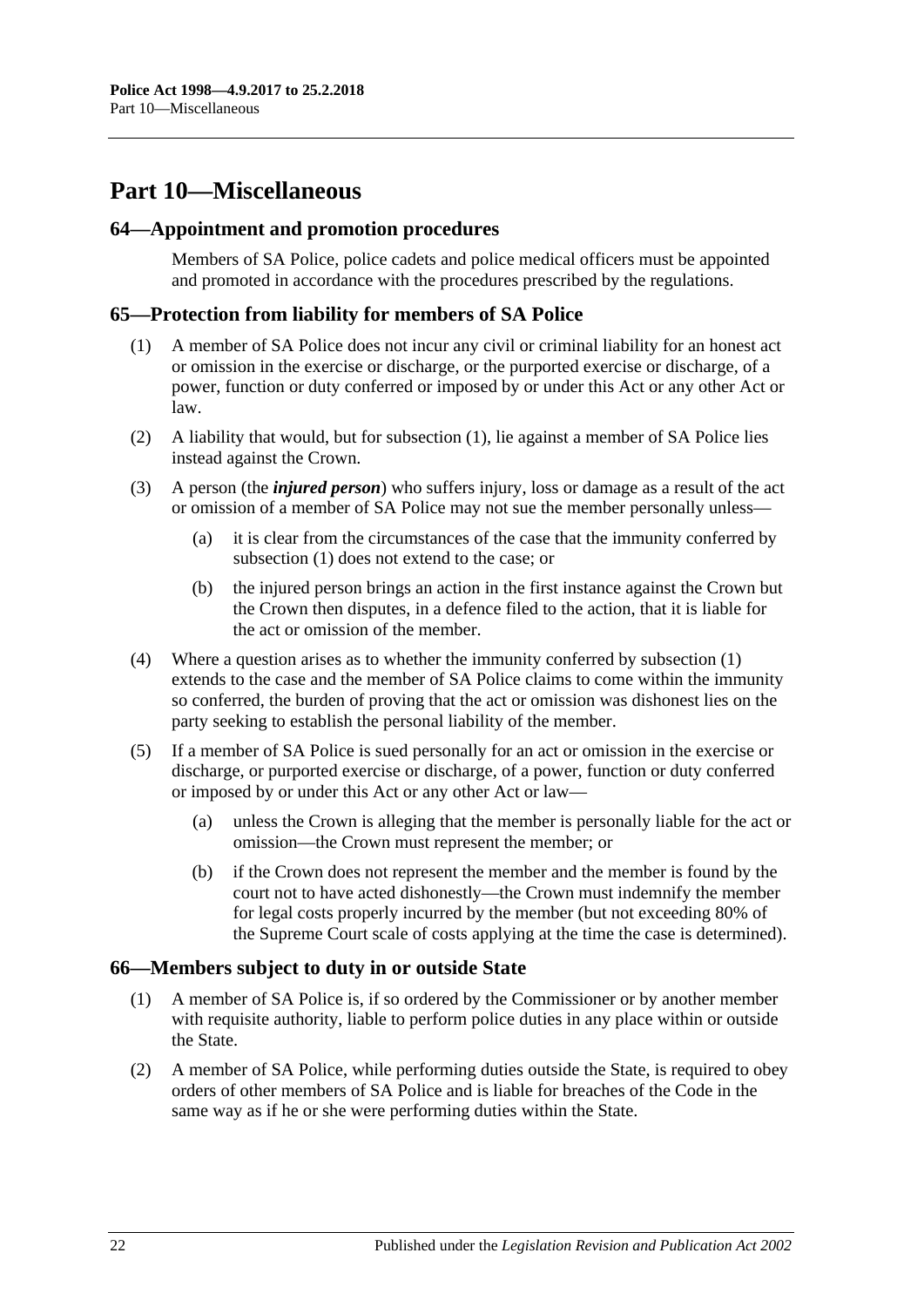#### <span id="page-22-0"></span>**67—Divestment or suspension of powers**

- (1) If a person ceases for any reason to be a member of SA Police, all powers and authorities vested in the person by or under this or another Act or any law as a member of SA Police or constable are divested from the person.
- (2) If a person's appointment as a member of SA Police is suspended, all powers and authorities vested in the person by or under this or another Act or any law as a member of SA Police or constable are suspended for the period of the suspension.
- (3) Unless the Commissioner otherwise authorises by instrument in writing, if a person who is a member of SA Police or a special constable is seconded to a position outside SA Police, all powers and authorities vested in the person by or under this or another Act or any law as a member of SA Police or constable are suspended for the period of secondment.
- (4) If the Commissioner grants leave to a member of SA Police for an extended period, the Commissioner may, by instrument in writing, suspend for the period of the leave all powers and authorities vested in the member by or under this or another Act or any law as a member of SA Police or constable.
- <span id="page-22-3"></span>(5) If the Commissioner grants leave to a member of SA Police on account of physical or mental disability or illness of the member, the Commissioner may, by instrument in writing, suspend all powers and authorities vested in the member by or under this or another Act or any law as a member of SA Police or constable.
- (6) An instrument in writing under [subsection](#page-22-3) (5) must include reasons for the Commissioner's decision.
- (7) A suspension under [subsection](#page-22-3) (5) remains in force until it is revoked by the Commissioner by further instrument in writing.

#### <span id="page-22-1"></span>**68—Duty to deliver up equipment etc**

(1) If a person's appointment is terminated or suspended under this Act, the person must immediately deliver up to the Commissioner, or to a person appointed by the Commissioner to receive property under this section, all property that belongs to the Crown and was supplied to the person for official purposes.

Maximum penalty: \$2 500 or six months imprisonment.

(2) A justice may issue a warrant authorising the persons named or indicated in the warrant to search any place and seize any property which has not been delivered up as required by this section.

#### <span id="page-22-4"></span><span id="page-22-2"></span>**69—False statements in applications for appointment**

(1) A person must not make a false statement in connection with an application for appointment under this Act.

Maximum penalty: \$2 500 or six months imprisonment.

(2) In a prosecution for an offence against [subsection](#page-22-4) (1), it is not necessary for the prosecution to prove that the false statement was made wilfully or negligently, but it is a defence to prove that the defendant believed on reasonable grounds that the statement was true.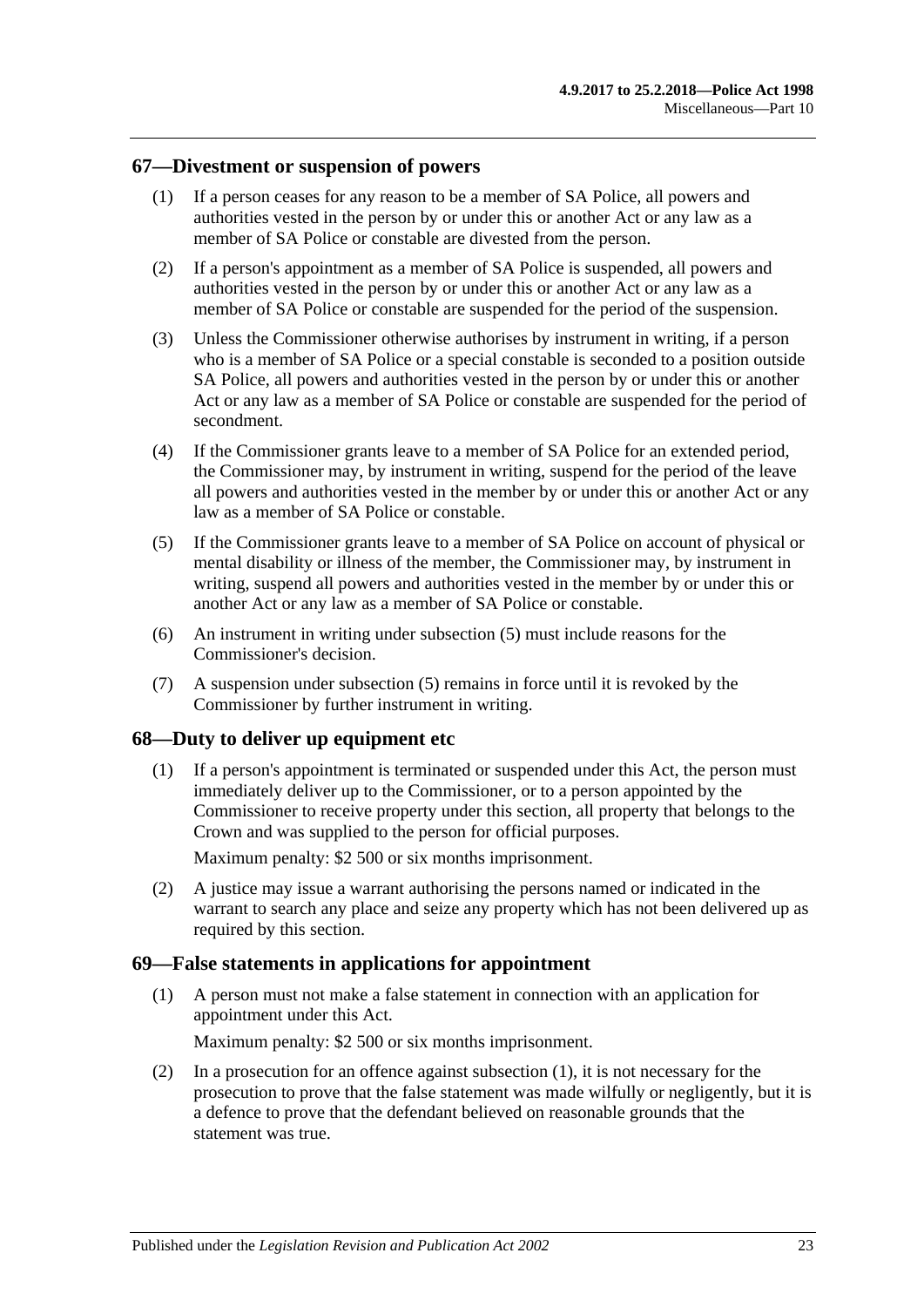- (3) If a person who has contravened [subsection](#page-22-4) (1) is appointed to SA Police or as a police cadet, the contravention will be taken to constitute a breach of the Code and may be dealt with as such—
	- (a) despite the fact that the person was not a member of SA Police or a police cadet at the time of the contravention; and
	- (b) whether or not the person is prosecuted for an offence against [subsection](#page-22-4) (1).

#### <span id="page-23-2"></span><span id="page-23-0"></span>**70—Suspension or revocation of suspension under Act or regulations**

- (1) A power of the Commissioner under this Act, the *[Police Complaints and Discipline](http://www.legislation.sa.gov.au/index.aspx?action=legref&type=act&legtitle=Police%20Complaints%20and%20Discipline%20Act%202016)  [Act 2016](http://www.legislation.sa.gov.au/index.aspx?action=legref&type=act&legtitle=Police%20Complaints%20and%20Discipline%20Act%202016)* or the regulations to suspend a person's appointment, or to order such a suspension, includes power to determine, subject to the regulations, that the period of suspension will—
	- (a) be without any remuneration and accrual of any rights; and
	- (b) not count as service.
- (2) Despite [subsection](#page-23-2) (1), remuneration may only be withheld under that subsection for more than 3 months if—
	- (a) the person has been committed for trial for a serious offence; or
	- (b) the person has been found guilty of a serious offence; or
	- (c) the person has admitted or been found guilty of a breach of the Code in respect of which the most probable outcome is termination of the person's appointment.
- (3) The Commissioner may at any time revoke the suspension under this Act or the regulations of a person's appointment.
- (4) Subject to [subsection](#page-23-3) (5), if, during a period of suspension of a person's appointment, the person resigns or retires or his or her appointment is terminated under [Part](#page-13-0) 6—
	- (a) the person will not be entitled to any remuneration or accrual of any rights in respect of the period of suspension (and any remuneration paid to him or her in respect of the period will be recoverable); and
	- (b) the period of the suspension will not count as service.
- <span id="page-23-3"></span>(5) The Commissioner may, if the Commissioner considers it appropriate to do so in particular circumstances, order—
	- (a) that a person is entitled to all or part of any remuneration or accrual of rights withheld in consequence of a suspension; and
	- (b) that all or part of the period of the suspension will count as service.
- (6) In this section—

*serious offence* means an offence that is punishable by imprisonment for 2 years or more.

## <span id="page-23-1"></span>**71—Evidence of appointment**

(1) Common reputation that a person is a member of SA Police, or holds a particular position or rank in SA Police, is proof of that matter in the absence of evidence to the contrary.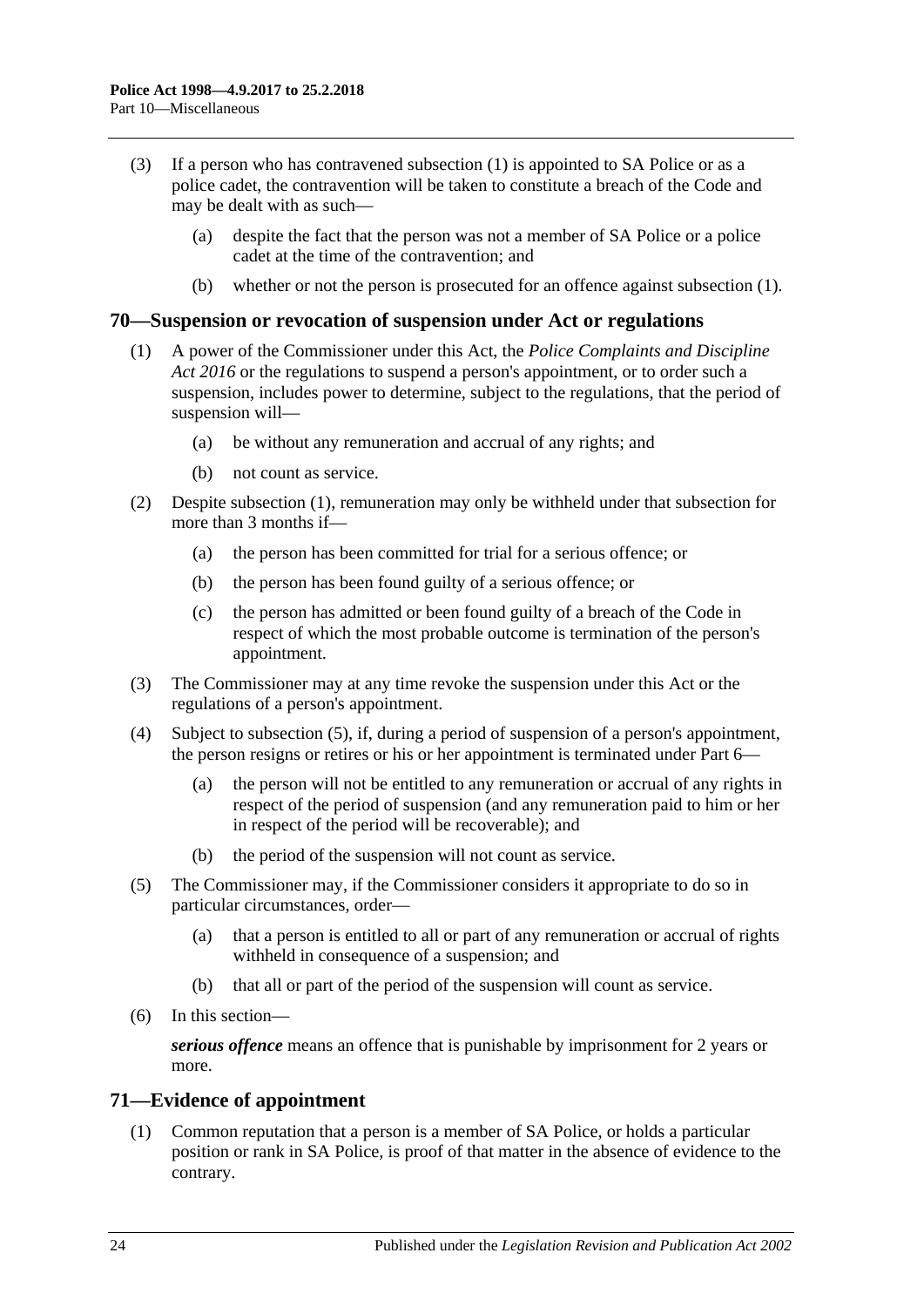(2) An apparently genuine document purporting to be signed by the Commissioner certifying that a specified person was at a specified time a member of SA Police, or the holder of a specified position or rank in SA Police, will be accepted as proof, in the absence of proof to the contrary, of the matter so certified.

## <span id="page-24-0"></span>**72—Execution of process**

- (1) A member of SA Police must execute every process directed to the member for levying the amount of—
	- (a) any recognisance forfeited to the Crown;
	- (b) any fine lawfully imposed on a person.
- (2) Any process, order, warrant or command of a court or justice directed, delivered or given to a member of SA Police may be executed and enforced by another member of SA Police or the member's assistants.
- (3) The other member or assistant has all the rights, powers and authorities for and in the execution of that process, order, warrant or command as if named in the warrant as the person to whom it is directed.

#### <span id="page-24-1"></span>**73—Allowances**

Members of SA Police and police cadets are entitled to receive allowances in respect of such matters and at such rates as are approved from time to time by the Commissioner.

#### <span id="page-24-2"></span>**74—Impersonating police and unlawful possession of police property**

- (1) A person who, without lawful excuse—
	- (a) wears what is or appears to be a police uniform; or
	- (b) represents himself or herself by word or conduct to be a police officer,

is guilty of an offence.

Maximum penalty: \$2 500 or imprisonment for six months.

(2) A person who, without lawful excuse, has possession of a police uniform or police property is guilty of an offence.

Maximum penalty: \$2 500 or imprisonment for six months.

- (3) This section does not prevent a person engaged in a theatrical performance or social entertainment from wearing what appears to be a police uniform in the course of, and for the purpose of, the performance or entertainment.
- (4) In this section—

*police officer* means a member of SA Police or any other police service or force in Australia or any other country, and includes a police cadet;

*police property* means property supplied, or to be supplied, to a police officer for official purposes;

*police uniform* means all or part of the uniform of a police officer.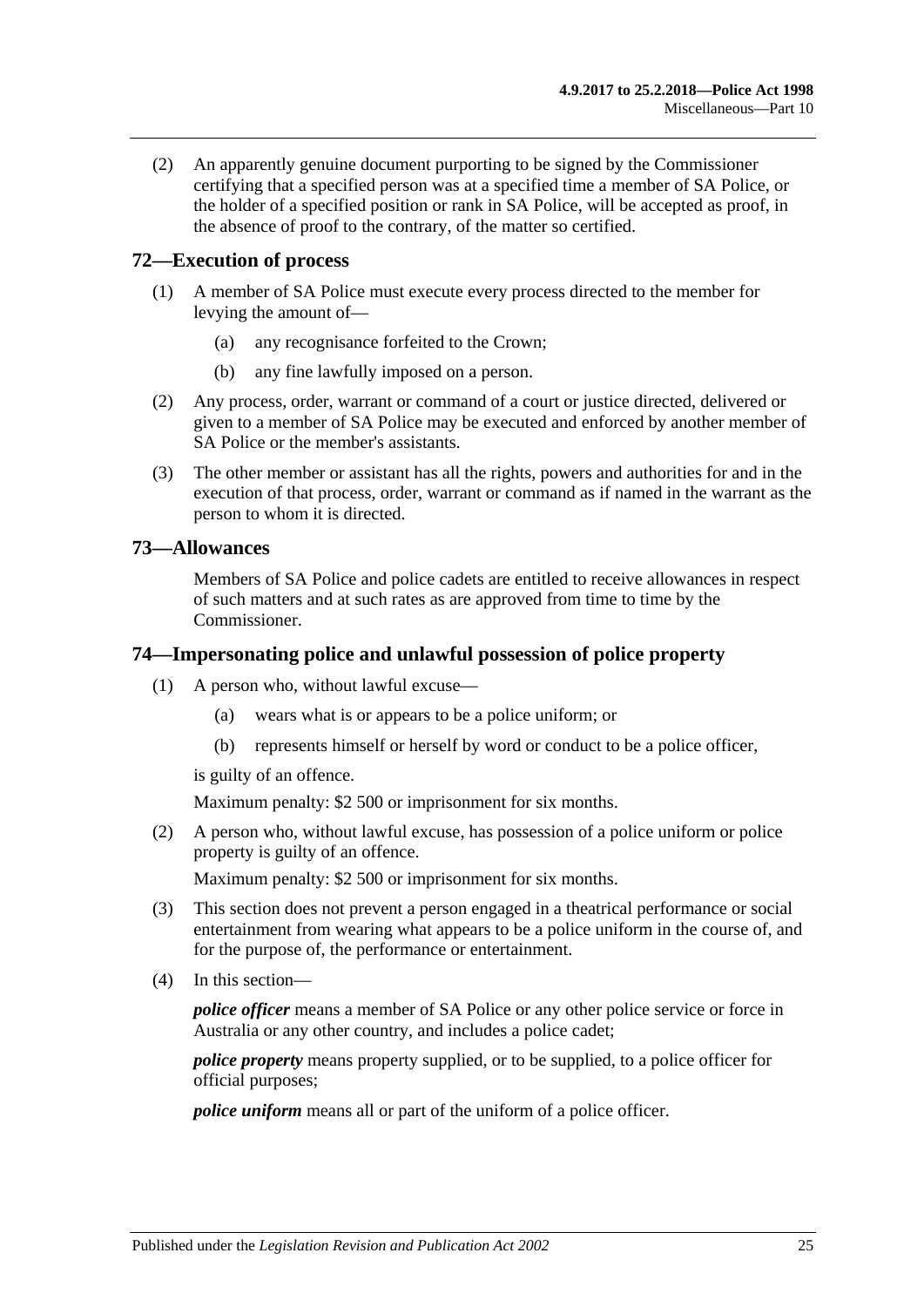## <span id="page-25-2"></span><span id="page-25-0"></span>**74A—Special provisions relating to criminal intelligence**

- (1) The Commissioner must establish guidelines in relation to the assessment of information that is being considered for classification as criminal intelligence and the management of criminal intelligence.
- <span id="page-25-1"></span>(2) The Commissioner must ensure that records are kept in relation to the use of criminal intelligence.
- (3) The Commissioner must ensure that records referred to in [subsection](#page-25-1) (2) would enable the following information to be determined for each period in relation to which a review is conducted under this section:
	- (a) the number of matters in relation to which criminal intelligence was used during the period;
	- (b) the number of individual pieces of criminal intelligence used in relation to each such matter;
	- (c) the relevant statutory provision for each such matter.
- (4) The Attorney-General must, before 1 July in each year (other than the calendar year in which this section comes into operation), appoint a retired judicial officer to conduct a review on—
	- (a) the effectiveness of the guidelines established under [subsection](#page-25-2) (1); and
	- (b) the use of criminal intelligence,

during the period of 12 months preceding that 1 July.

- (5) The Commissioner must ensure that a person appointed to conduct a review is provided with such information as he or she may require for the purpose of conducting the review.
- (6) A person conducting a review has, in so doing, the powers of a commission of inquiry under the *[Royal Commissions Act](http://www.legislation.sa.gov.au/index.aspx?action=legref&type=act&legtitle=Royal%20Commissions%20Act%201917) 1917* (and any obligations under an Act to maintain the confidentiality of information do not apply with respect to the provision of such information to the person conducting the review).
- (7) A person conducting a review must maintain the confidentiality of criminal intelligence provided to the person.
- (8) A report on a review must be presented to the Attorney-General on or before 30 September in each year.
- (9) The Attorney-General must, within 12 sitting days after receipt of a report under this section, cause copies of the report to be laid before each House of Parliament.
- (10) In this section—

*criminal intelligence* means information classified by the Commissioner, in accordance with the provisions of any other Act, as criminal intelligence;

*judicial officer* means a person appointed as a judge of the Supreme Court or the District Court or a person appointed as judge of another State or Territory or of the Commonwealth.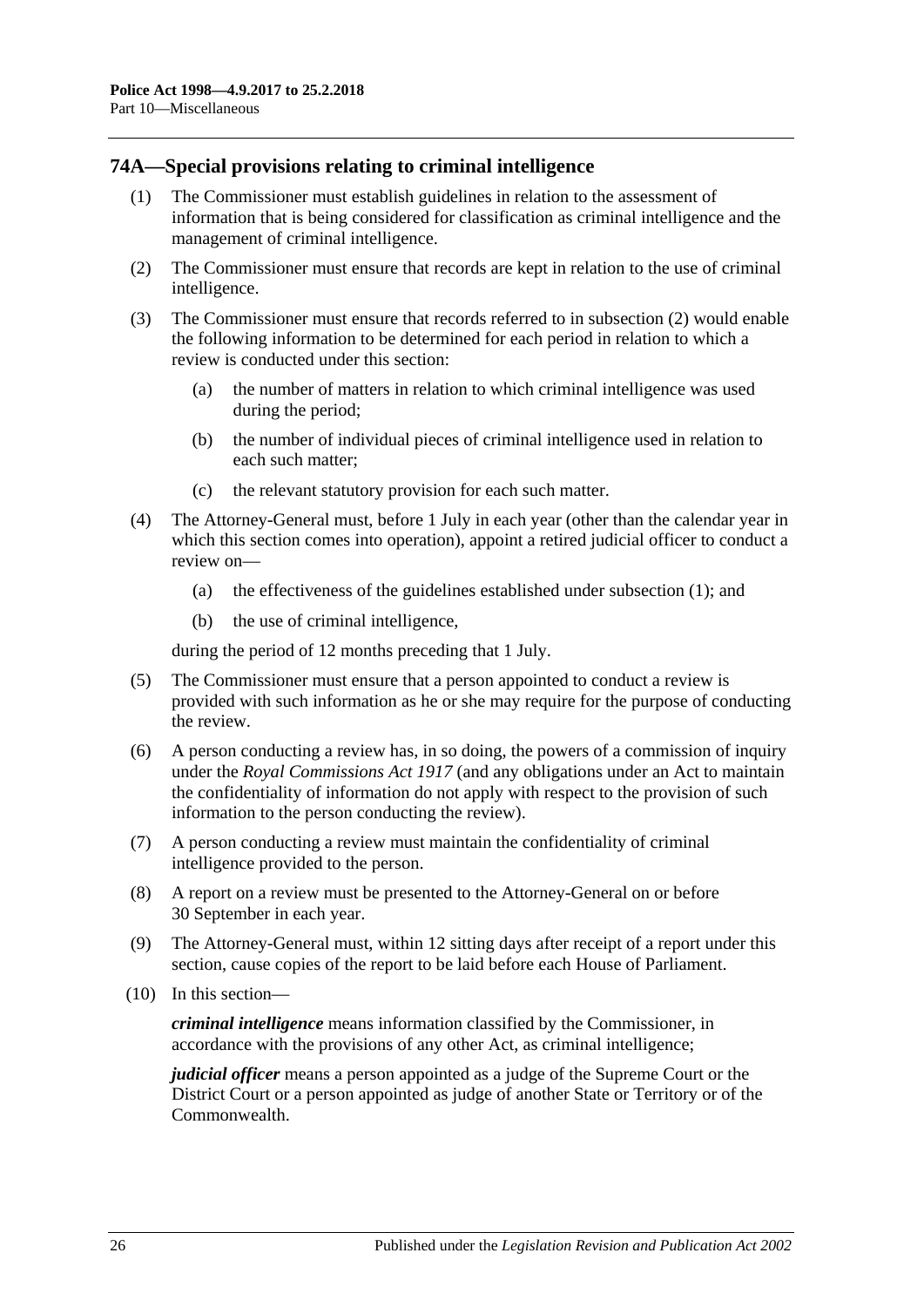#### <span id="page-26-0"></span>**75—Annual reports by Commissioner**

- (1) The Commissioner must, on or before 30 September in each year, deliver to the Minister a report on SA Police and its operations during the period of 12 months that ended on the preceding 30 June.
- (2) The Commissioner must include in the report any information required under the regulations or by the Minister.
- (3) The Minister must cause a copy of the report to be laid before each House of Parliament within 12 sitting days after his or her receipt of the report.

#### <span id="page-26-1"></span>**76—Regulations**

- (1) The Governor may make such regulations as are contemplated by this Act, or as are necessary or expedient for the purposes of this Act.
- (2) A regulation—
	- (a) may be of general or limited application and may vary in operation according to factors stated in the regulation; and
	- (b) may leave a matter or thing to be determined, dispensed with, regulated or prohibited according to the discretion of the Minister or the Commissioner, either generally or in a particular case or class of cases; and
	- (ba) may fix fees and provide for the payment, recovery, refund, waiver or reduction of such fees; and
	- (c) may impose a penalty not exceeding \$1 250 for contravention of, or non-compliance with, the regulation.

## <span id="page-26-2"></span>**Schedule 1—Police Review Tribunal**

## <span id="page-26-3"></span>**1—Constitution of Tribunal**

(1) The Police Review Tribunal is established.

## <span id="page-26-4"></span>**1B—Constitution of Tribunal for purposes of proceedings under [Part 8](#page-18-0)  [Division 3](#page-18-0)**

- (1) The Tribunal will, for the purposes of proceedings under [Part 8 Division 3,](#page-18-0) consist of a person appointed by the Minister under [subclause](#page-26-5) (2) or, if that person is unable to act, a person appointed as a deputy under [subclause](#page-26-6) (3).
- <span id="page-26-5"></span>(2) The Minister may appoint a person to the Tribunal for a term of 3 years and on conditions determined by the Minister.
- <span id="page-26-6"></span>(3) The Minister may appoint a deputy of a person appointed to the Tribunal under [subclause](#page-26-5) (2).
- (4) The appointment of a deputy will be for a term of 3 years and on conditions determined by the Minister.
- <span id="page-26-7"></span>(5) A person appointed under [subclause](#page-26-5) (2) or [\(3\)—](#page-26-6)
	- (a) must be a legal practitioner of at least 5 years standing; and
	- (b) is eligible for reappointment at the end of a term of office; and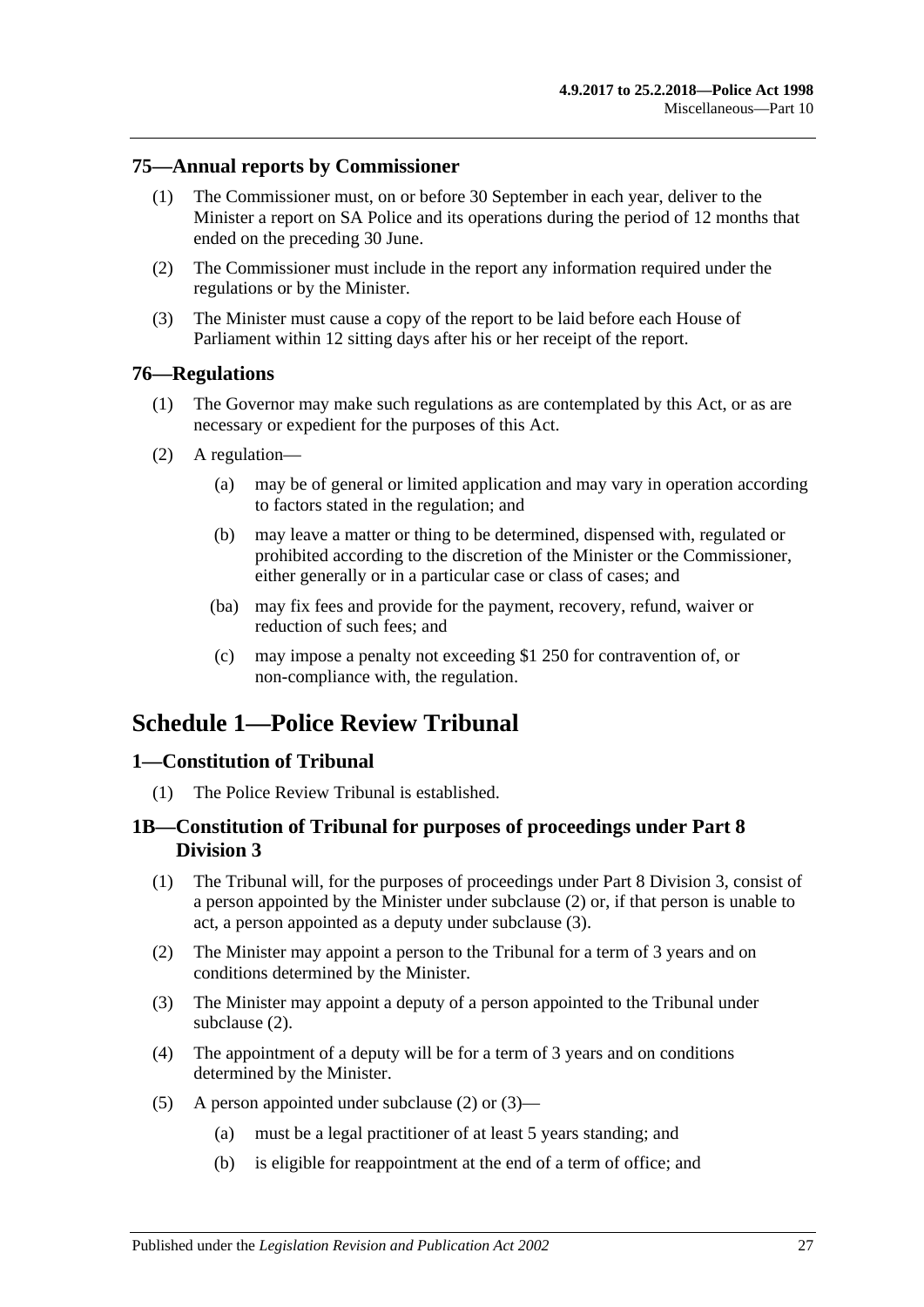- (c) may be removed from office by the Minister—
	- (i) for breach of, or non-compliance with, a condition of appointment; or
	- (ii) for misconduct; or
	- (iii) for failure or incapacity to carry out official duties satisfactorily.
- (6) The office of a person appointed under [subclause](#page-26-5) (2) or [\(3\)](#page-26-6) becomes vacant if the person—
	- (a) dies; or
	- (b) completes a term of office and is not reappointed; or
	- (c) resigns by written notice to the Minister; or
	- (d) ceases to satisfy the qualification by virtue of which the person was eligible for appointment; or
	- (e) is removed from office under [subclause](#page-26-7) (5).

#### <span id="page-27-0"></span>**2—Secretary to Tribunal**

- (1) There will be a Secretary to the Tribunal.
- (2) The Secretary will be a member of SA Police or a Public Service employee.
- (3) The position of Secretary may be held in conjunction with any other position in SA Police or the Public Service.
- (4) The Secretary will have the duties and functions conferred by this Act or any other Act and such other duties and functions as may be directed by the Tribunal.

#### <span id="page-27-3"></span><span id="page-27-1"></span>**3—Proceedings before Tribunal**

- (1) The Tribunal must in relation to any proceedings before the Tribunal give the Commissioner and the applicant (the *parties* to the proceedings) reasonable notice of the time and place at which the proceedings are to be heard and must afford them a reasonable opportunity to call or give evidence, to examine or cross-examine witnesses and to make submissions to the Tribunal.
- (2) Subject to [subclause](#page-27-2) (3), a party to proceedings before the Tribunal is entitled to appear personally, or by representative, in the proceedings.
- <span id="page-27-2"></span>(3) A party is not entitled to be represented by a legal practitioner in proceedings under [Division 3](#page-18-0) of [Part](#page-17-0) 8.
- (4) If a party to whom notice has been given under [subclause](#page-27-3) (1) does not attend at the time and place fixed by the notice, the Tribunal may proceed in the absence of the party.
- (5) In its proceedings under this Act, the Tribunal—
	- (a) will act according to equity, good conscience and the substantial merits of the case without regard to technicalities and legal forms; and
	- (b) is not bound by any rules of evidence, but may inform itself on any matter in such manner as it thinks fit.
- (6) The Tribunal must keep a record of any evidence taken during proceedings.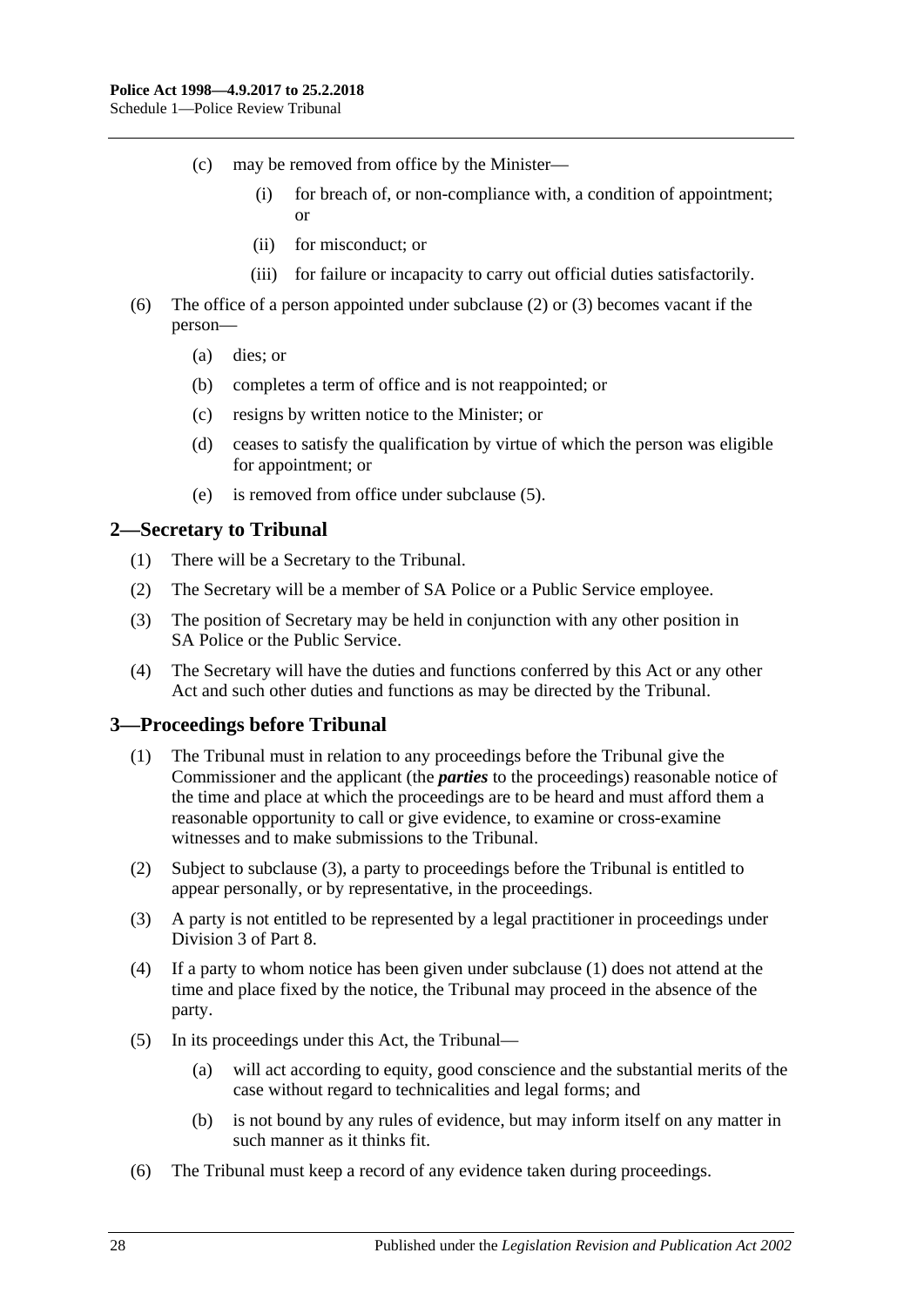(7) The Tribunal may decline to hear or determine proceedings that appear to be trivial, frivolous or vexatious.

## <span id="page-28-0"></span>**4—Powers of Tribunal**

- (1) The Tribunal may, for the purposes of its proceedings—
	- (a) by summons signed by the Tribunal or the Secretary to the Tribunal, require the attendance before the Tribunal of any person; and
	- (b) by summons signed by the Tribunal or the Secretary to the Tribunal, require the production of any document, object or material; and
	- (c) require a person to make an oath or affirmation truly to answer all questions put by the Tribunal or a person appearing before the Tribunal; and
	- (d) require a person appearing before the Tribunal to answer any relevant questions put by the Tribunal or a person appearing before the Tribunal.
- (2) Subject to [subclause](#page-28-4) (3), if a person—
	- (a) who has been served with a summons to attend before the Tribunal fails without reasonable excuse to attend in obedience to the summons; or
	- (b) who has been served with a summons to produce any document, object or material fails without reasonable excuse to comply with the summons; or
	- (c) misbehaves before the Tribunal, wilfully insults the Tribunal or interrupts the proceedings of the Tribunal; or
	- (d) refuses to be sworn or to affirm, or to answer a relevant question, when required to do so by the Tribunal,

the person is guilty of an offence and liable to a penalty not exceeding \$2 500.

<span id="page-28-4"></span>(3) A person is not obliged to answer a question under this clause if the answer to the question would tend to incriminate the person of an offence, or to produce any document, object or material if it or its contents would tend to incriminate the person of an offence.

#### <span id="page-28-1"></span>**5—Practice and procedure**

Subject to this Act and the regulations, the practice and procedure of the Tribunal are to be as determined by the Tribunal.

## <span id="page-28-2"></span>**Schedule 2—Transitional provisions**

#### <span id="page-28-5"></span><span id="page-28-3"></span>**2—Transitional provisions**

- (1) Subject to this clause, a person holding a position or employed under the repealed Act immediately before the commencement of this Act continues, subject to this Act, in the position or employment as if appointed under the corresponding provision of this Act.
- (2) For the purposes of [subclause](#page-28-5) (1), a police aide is to be taken to continue as a community constable.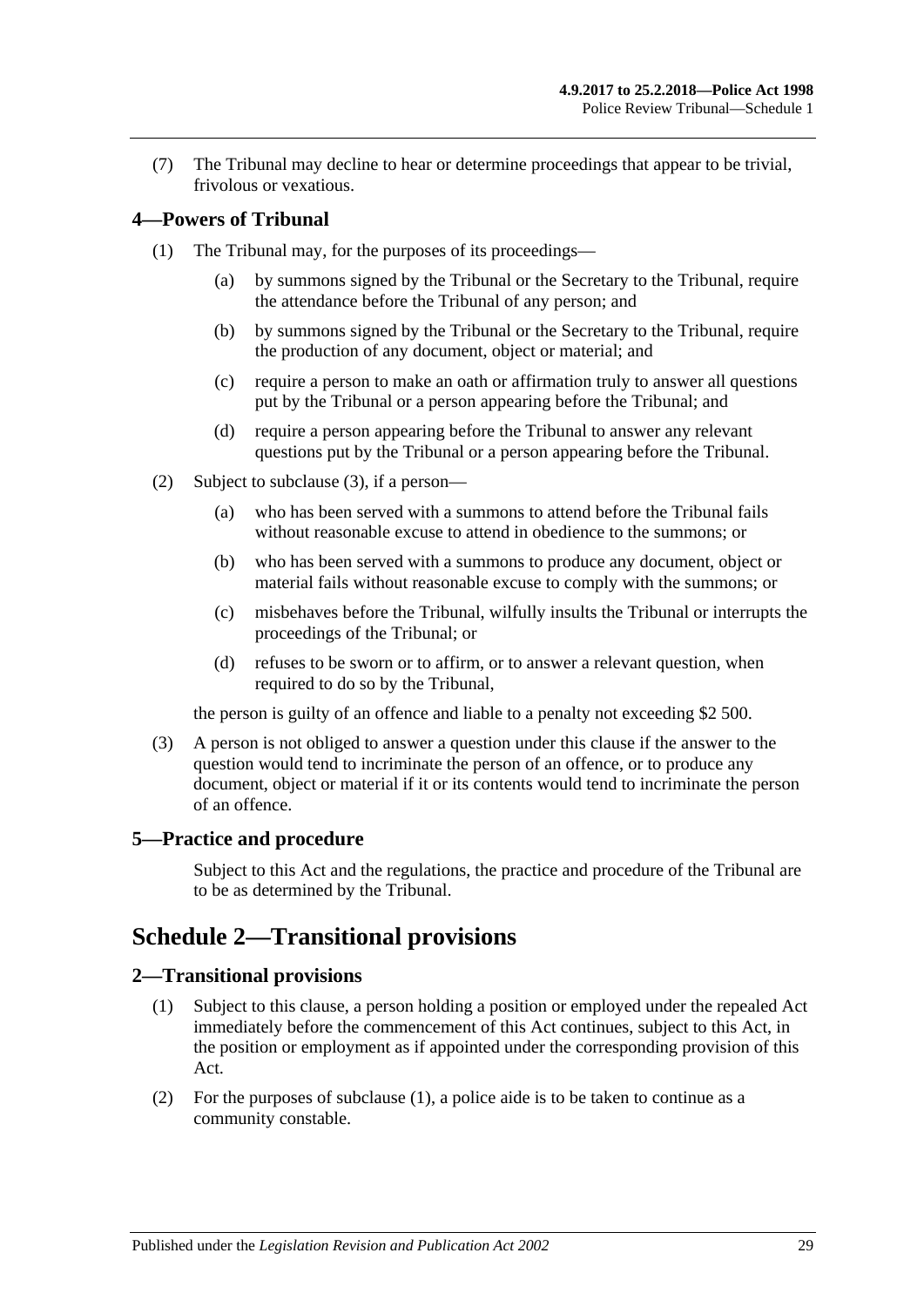- (3) [Sections](#page-7-0) 16, [17](#page-7-1) and [18](#page-8-0) do not apply to the holder of a position of Assistant Commissioner appointed to the position before the commencement of the *[Police](http://www.legislation.sa.gov.au/index.aspx?action=legref&type=act&legtitle=Police%20(Contract%20Appointments)%20Amendment%20Act%201996)  [\(Contract Appointments\) Amendment Act](http://www.legislation.sa.gov.au/index.aspx?action=legref&type=act&legtitle=Police%20(Contract%20Appointments)%20Amendment%20Act%201996) 1996* (19 December 1996) and instead the provisions of this Act relating to conditions of appointment, performance standards and termination of appointment (including [subclause](#page-29-0) (4)) apply to the holder of such a position in the same way as to an officer below the rank of Assistant Commissioner.
- <span id="page-29-0"></span>(4) The provisions of [Part 4](#page-8-2) relating to performance standards apply to an officer below the rank of Assistant Commissioner appointed to his or her position before the commencement of this Act as well as to a person appointed to a position as an officer after that commencement.
- (5) General and special orders given by the Commissioner and in force under the repealed Act immediately before the commencement of this Act continue in force subject to this Act as if given under [Part 2](#page-3-0) of this Act.
- (6) A direction, determination, limitation, delegation or decision of any kind given, imposed or made by the Commissioner and in force under the repealed Act immediately before the commencement of this Act continues in force subject to this Act as if given, imposed or made under the corresponding provision of this Act.
- (7) A reference in another Act or in an instrument (whether of a legislative nature or not) to a police aide is to be read as a reference to a community constable.
- (8) The *[Acts Interpretation Act](http://www.legislation.sa.gov.au/index.aspx?action=legref&type=act&legtitle=Acts%20Interpretation%20Act%201915) 1915* applies, except to the extent of any inconsistency with the provisions of this Schedule, to the repeal effected by this Schedule.
- (9) In this clause—

*repealed Act* means the *[Police Act](http://www.legislation.sa.gov.au/index.aspx?action=legref&type=act&legtitle=Police%20Act%201952) 1952* repealed by this Schedule.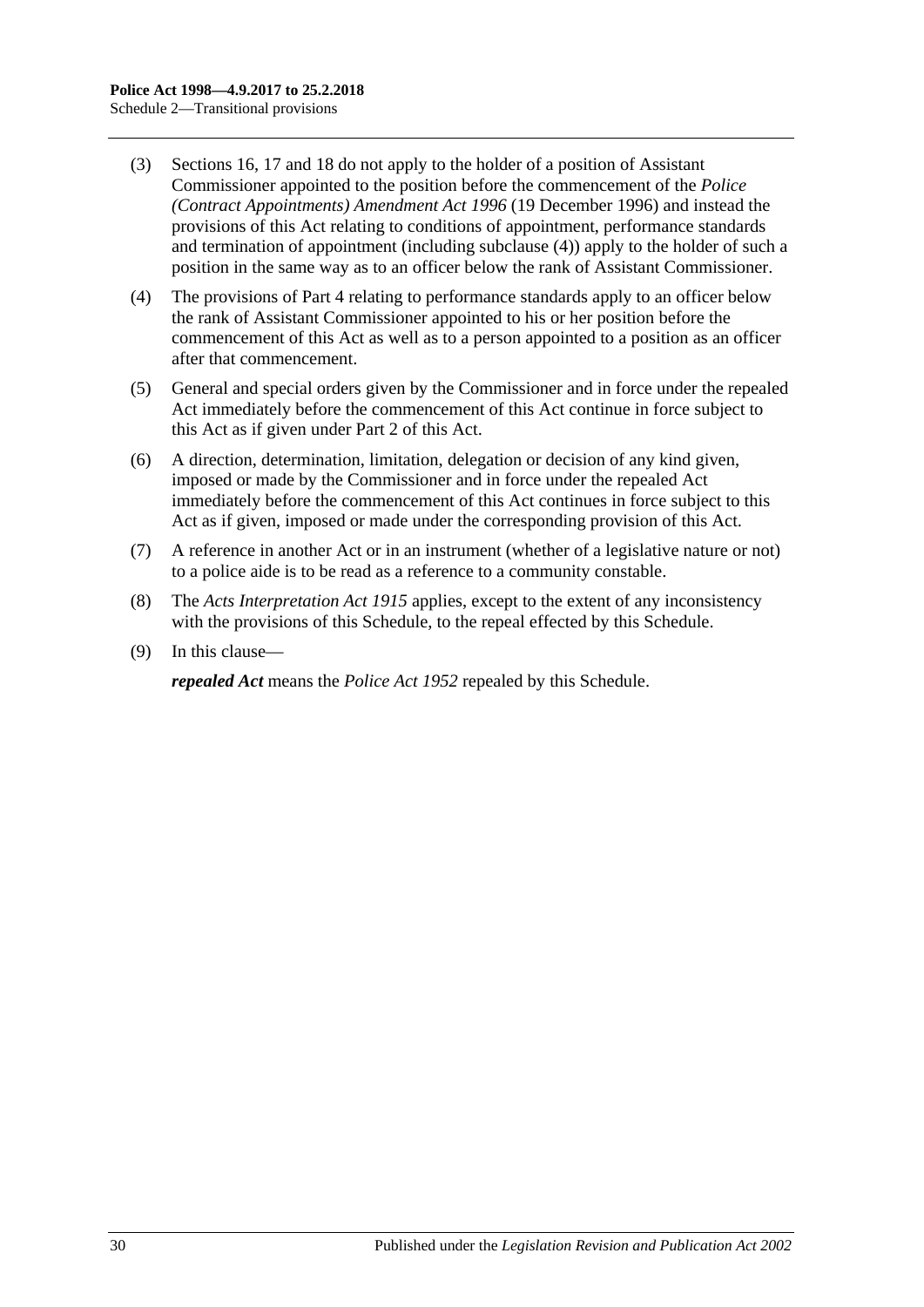## <span id="page-30-0"></span>**Legislative history**

## **Notes**

- Amendments of this version that are uncommenced are not incorporated into the text.
- Please note—References in the legislation to other legislation or instruments or to titles of bodies or offices are not automatically updated as part of the program for the revision and publication of legislation and therefore may be obsolete.
- Earlier versions of this Act (historical versions) are listed at the end of the legislative history.
- For further information relating to the Act and subordinate legislation made under the Act see the Index of South Australian Statutes or www.legislation.sa.gov.au.

## **Legislation repealed by principal Act**

The *Police Act 1998* repealed the following:

*Police Act 1952*

## **Legislation amended by principal Act**

The *Police Act 1998* amended the following:

*Acts Interpretation Act 1915 Police Superannuation Act 1990*

## **Principal Act and amendments**

New entries appear in bold.

| Year No     |                | Title                                                                                 | Assent     | Commencement                                                                          |
|-------------|----------------|---------------------------------------------------------------------------------------|------------|---------------------------------------------------------------------------------------|
| 1998        | 55             | Police Act 1998                                                                       | 3.9.1998   | 1.7.1999 (Gazette 30.6.1999 p3310)                                                    |
| <b>2000</b> | $\overline{4}$ | District Court (Administrative and<br>Disciplinary Division) Amendment<br>Act 2000    | 20.4.2000  | Sch 1 (cl 31)-1.6.2000 ( <i>Gazette</i><br>18.5.2000 p2554)                           |
| 2004 51     |                | <b>Statutes Amendment (Miscellaneous</b><br>Superannuation Measures No 2) Act<br>2004 | 16.12.2004 | Pt 3 (s 9)-13.1.2005 (Gazette 13.1.2005<br><i>p</i> <sub>69</sub>                     |
| 2012 19     |                | <b>Statutes Amendment (Criminal</b><br>Intelligence) Act 2012                         | 24.5.2012  | Pt 6 (s 10)-12.7.2012 ( <i>Gazette</i><br>12.7.2012 p3110)                            |
| 2012 52     |                | Independent Commissioner Against<br>Corruption Act 2012                               | 6.12.2012  | Sch 3 (cll 60—62)—20.12.2012 (Gazette<br>20.12.2012 p5742)                            |
| 2013 27     |                | Police (GST Exemption) Amendment 27.6.2013<br>Act 2013                                |            | 27.6.2013                                                                             |
| 2013        | 49             | Statutes Amendment (Police) Act 2013 24.10.2013                                       |            | Pt 2 (s 15)—1.7.2014; ss 4—14, 16—18<br>& Sch 1-1.9.2014 (Gazette 26.6.2014)<br>p3021 |
| 2016 60     |                | <b>Police Complaints and Discipline</b><br>Act 2016                                   | 8.12.2016  | Sch 1 (cll $20-24 \& 53$ ) $-4.9.2017$<br>(Gazette 29.8.2017 p3794)                   |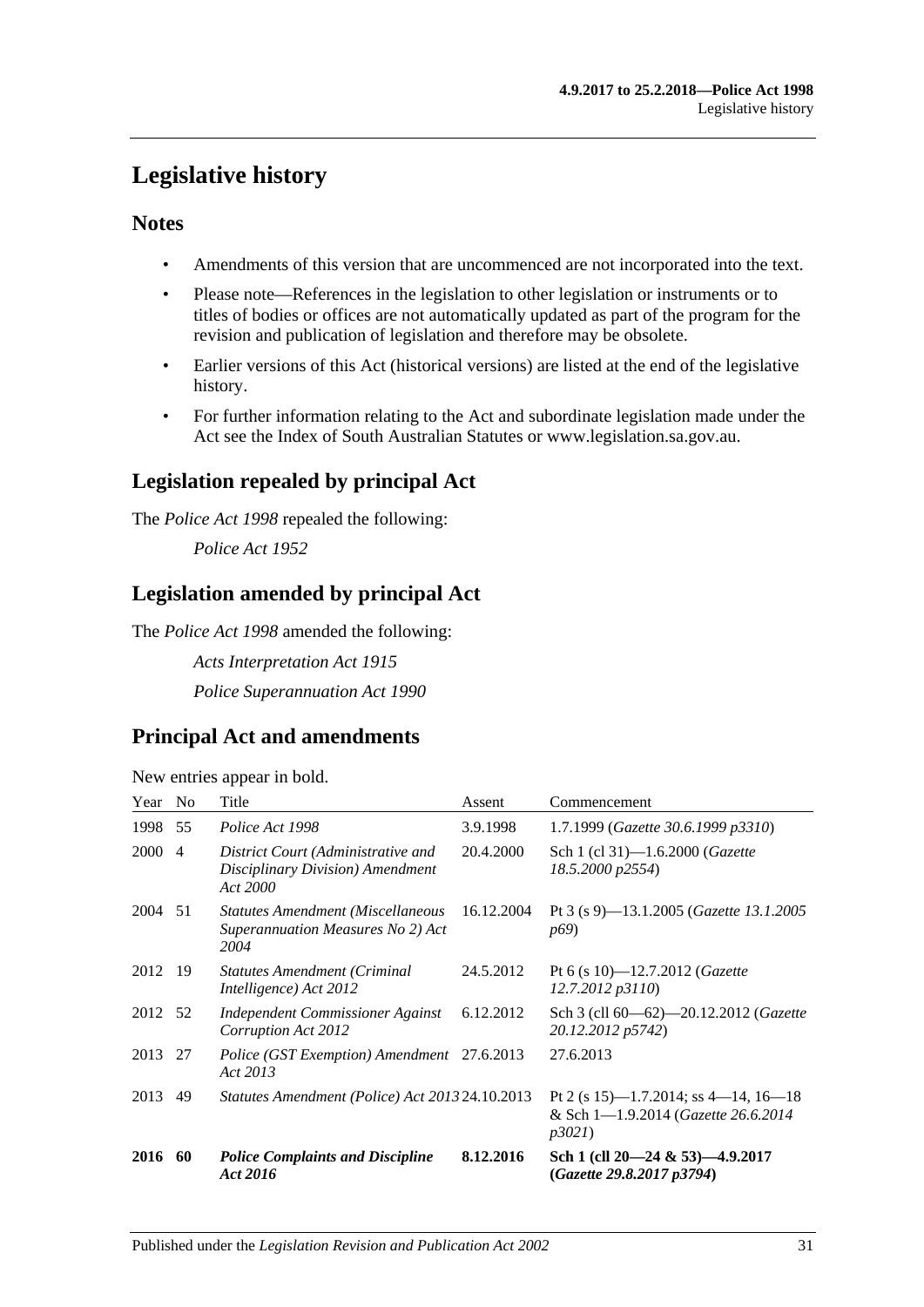| 2016 63 |      | Statutes Amendment (South Australian 8.12.2016)<br>Employment Tribunal) Act 2016                    |            | Pt 17 (ss $122 - 127$ )-1.7.2017 ( <i>Gazette</i><br>$16.5.2017$ $p1221$ ) |
|---------|------|-----------------------------------------------------------------------------------------------------|------------|----------------------------------------------------------------------------|
| 2017 48 |      | Police (Drug Testing) Amendment<br>Act 2017                                                         | 28.11.2017 | uncommenced                                                                |
| 2017    | - 69 | Statutes Amendment (Terror Suspect 12.12.2017 Pt 5 (s 27)—26.2.2018 (Gazette<br>Detention) Act 2017 |            | 13.2.2018 p733)                                                            |

## **Provisions amended**

New entries appear in bold.

Entries that relate to provisions that have been deleted appear in italics.

| Provision                                | How varied                                                                                              | Commencement |  |
|------------------------------------------|---------------------------------------------------------------------------------------------------------|--------------|--|
| Long title                               | amended under Legislation Revision and<br><b>Publication Act 2002</b>                                   | 13.1.2005    |  |
| Pt 1                                     |                                                                                                         |              |  |
| s <sub>2</sub>                           | omitted under Legislation Revision and<br>Publication Act 2002                                          | 13.1.2005    |  |
| s 3                                      |                                                                                                         |              |  |
| Code                                     | substituted by 60/2016 Sch 1 cl 20(1)                                                                   | 4.9.2017     |  |
|                                          | minor misconduct deleted by 60/2016 Sch 1 cl 20(2)                                                      | 4.9.2017     |  |
| <b>Tribunal</b>                          | Police Disciplinary deleted by 60/2016 Sch 1 cl 20(3)                                                   | 4.9.2017     |  |
|                                          | Police Ombudsman Police Complaints Authority amended to read<br>Police Ombudsman by 52/2012 Sch 3 cl 60 | 20.12.2012   |  |
|                                          | deleted by 60/2016 Sch 1 cl 20(4)                                                                       | 4.9.2017     |  |
| <b>SAET</b>                              | inserted by 63/2016 s 122                                                                               | 1.7.2017     |  |
| Pt 4                                     |                                                                                                         |              |  |
| s 27                                     |                                                                                                         |              |  |
| $s\,27(2)$                               | substituted by $49/2013$ s $4(1)$                                                                       | 1.9.2014     |  |
| $s\,27(3)$                               | amended by 49/2013 s 4(2)                                                                               | 1.9.2014     |  |
| s 27(4)                                  | deleted by $49/2013$ s $4(3)$                                                                           | 1.9.2014     |  |
| s 27(7) and (8)                          | inserted by $49/2013$ s $4(4)$                                                                          | 1.9.2014     |  |
| Pt 6                                     |                                                                                                         |              |  |
| heading                                  | amended by 49/2013 s 5                                                                                  | 1.9.2014     |  |
|                                          | substituted by 60/2016 Sch 1 cl 21                                                                      | 4.9.2017     |  |
| Pt 6 Div 1 before deletion<br>by 60/2016 |                                                                                                         |              |  |
| heading                                  | inserted by $49/2013$ s 6                                                                               | 1.9.2014     |  |
| s <sub>37</sub>                          |                                                                                                         |              |  |
| $s \frac{37}{2}$                         | amended by 49/2013 s $7(1)$ -(3)                                                                        | 1.9.2014     |  |
| s 38                                     |                                                                                                         |              |  |
| $s\,38(1a)$                              | inserted by 52/2012 Sch 3 cl 61                                                                         | 20.12.2012   |  |
| $s \, 38(2)$                             | amended by 52/2012 Sch 3 cl 60                                                                          | 20.12.2012   |  |
| s 40                                     |                                                                                                         |              |  |
| $s\,40(1)$                               | amended by $49/2013$ s $8(1)$                                                                           | 1.9.2014     |  |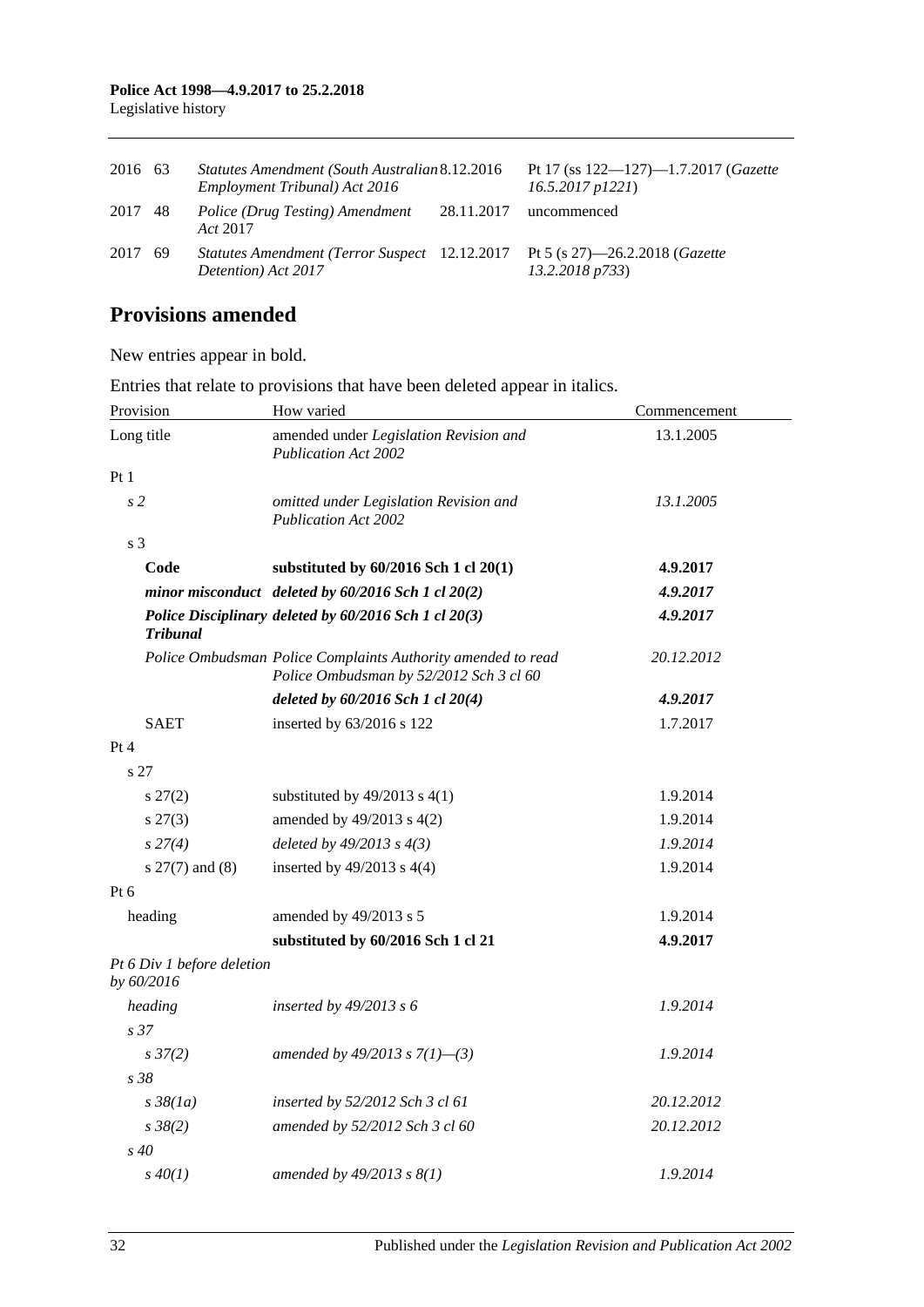| $s\,40(2)$                               | inserted by $49/2013$ s $8(2)$              | 1.9.2014   |
|------------------------------------------|---------------------------------------------|------------|
| Pt 6 Div 1                               | deleted by 60/2016 Sch 1 cl 22              | 4.9.2017   |
| Pt 6 Div 2                               | inserted by 49/2013 s 9                     | 1.9.2014   |
| Pt 6 Div 3 before deletion<br>by 60/2016 |                                             |            |
| heading                                  | inserted by $49/2013$ s 10                  | 1.9.2014   |
| $s\,42$                                  |                                             |            |
| $s\,42(1)$                               | amended by $49/2013 s 11(1)$                | 1.9.2014   |
| $s\,42(1a)$                              | inserted by $49/2013$ s $11(2)$             | 1.9.2014   |
| $s\,42(2)$                               | amended by $49/2013 s 11(3)$                | 1.9.2014   |
| Pt 6 Div 3                               | deleted by 60/2016 Sch 1 cl 23              | 4.9.2017   |
| Pt 7                                     |                                             |            |
| s <sub>45</sub>                          |                                             |            |
| $s\,45(2)$                               | substituted by 51/2004 s 9                  | 13.1.2005  |
| Pt 8                                     |                                             |            |
| s 48                                     |                                             |            |
| $s\,48(1)$                               | amended by 63/2016 s 123(1)                 | 1.7.2017   |
| $s\,48(2)$                               | substituted by $63/2016$ s $123(2)$         | 1.7.2017   |
| $s\,48(3)$                               | amended by 63/2016 s 123(3)                 | 1.7.2017   |
| ss 49 and 50                             | deleted by 63/2016 s 124                    | 1.7.2017   |
| s 51 before deletion by<br>63/2016       |                                             |            |
| $s \, 5I(2)$                             | amended by $4/2000 s 9(1)$ (Sch 1 cl 31(a)) | 1.6.2000   |
| $s \, 5I(3)$                             | deleted by $4/2000 s 9(1)$ (Sch 1 cl 31(b)) | 1.6.2000   |
| s <sub>51</sub>                          | deleted by 63/2016 s 124                    | 1.7.2017   |
| s <sub>52</sub>                          |                                             |            |
| s 52(1)                                  | amended by 63/2016 s 125(1)                 | 1.7.2017   |
| s 52(2)                                  | substituted by 63/2016 s 125(2)             | 1.7.2017   |
| s 52(3)                                  | amended by 63/2016 s 125(3)                 | 1.7.2017   |
| s 52(4)                                  | amended by 63/2016 s 125(4)                 | 1.7.2017   |
| s 55                                     |                                             |            |
| s 55(1)                                  | substituted by 49/2013 s 12                 | 1.9.2014   |
| Pt 9                                     |                                             |            |
| s 59                                     | substituted by 49/2013 s 13                 | 1.9.2014   |
| s 61                                     |                                             |            |
| $s \, 61(2)$                             | substituted by 49/2013 s 14                 | 1.9.2014   |
| $s 61(3)$ and (4)                        | inserted by 49/2013 s 14                    | 1.9.2014   |
| Pt 10                                    |                                             |            |
| s <sub>65</sub>                          | substituted by 49/2013 s 15                 | 1.7.2014   |
| s 67                                     |                                             |            |
| s 67(3)                                  | amended by 52/2012 Sch 3 cl 62              | 20.12.2012 |
| $s 67(4)$ (7)                            | inserted by 49/2013 s 16                    | 1.9.2014   |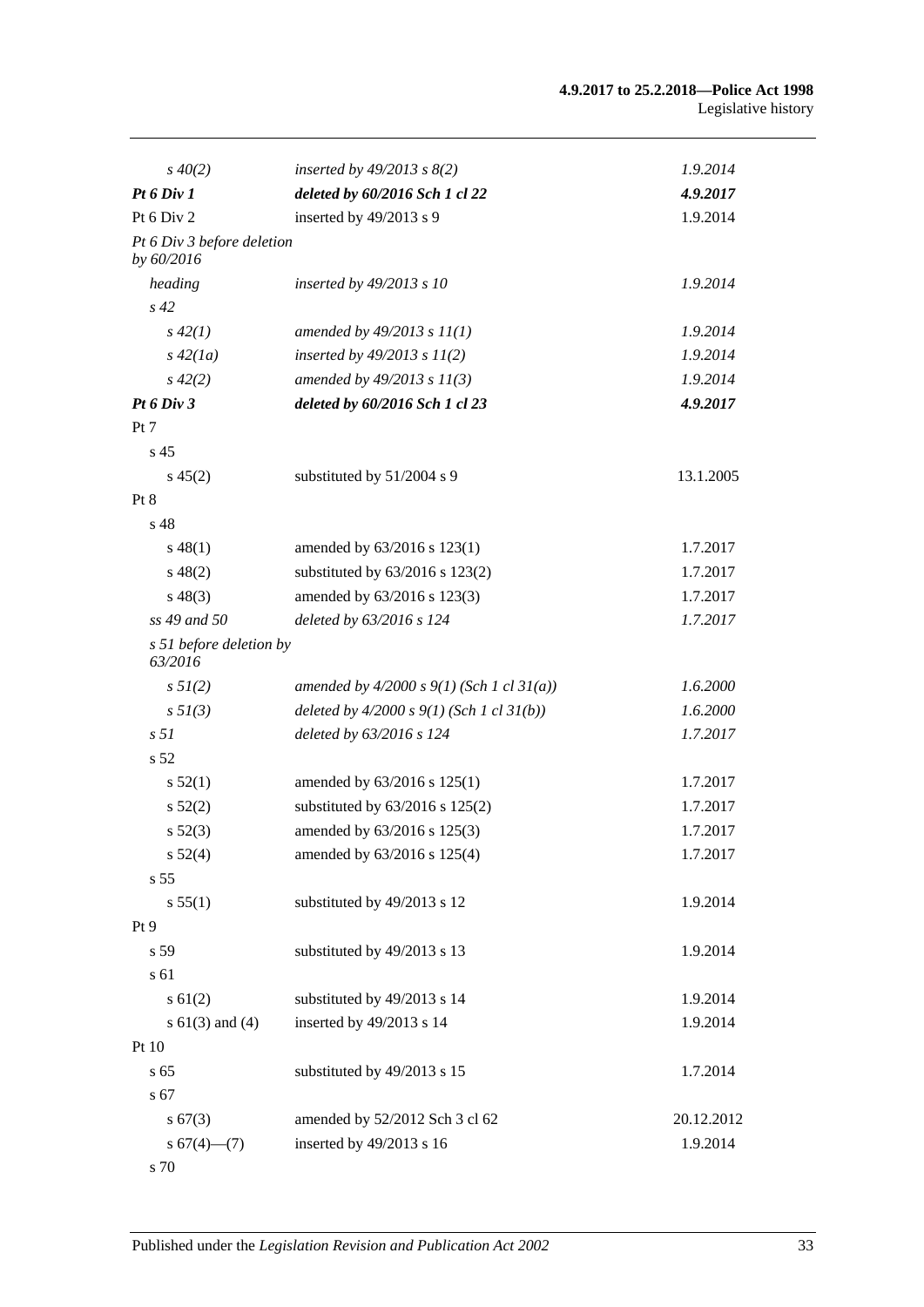| $s \, 70(1)$      | amended by 60/2016 Sch 1 cl 24                                        | 4.9.2017  |
|-------------------|-----------------------------------------------------------------------|-----------|
| 570(2)            | substituted by $49/2013$ s $17(1)$                                    | 1.9.2014  |
| $s \, 70(4)$      | amended by 49/2013 s 17(2)                                            | 1.9.2014  |
| $s \, 70(5)$      | amended by 49/2013 s 17(3)                                            | 1.9.2014  |
| $s \, 70(6)$      | inserted by 49/2013 s 17(4)                                           | 1.9.2014  |
| $s$ 74 $A$        | inserted by 19/2012 s 10                                              | 12.7.2012 |
| s 76              |                                                                       |           |
| $s \, 76(2)$      | amended by 27/2013 s 3                                                | 27.6.2013 |
| Sch 1             |                                                                       |           |
| cl <sub>1</sub>   |                                                                       |           |
| cl $1(2)$ — $(7)$ | deleted by $49/2013$ s $18(1)$                                        | 1.9.2014  |
| $cl$ 1A           | inserted by $49/2013$ s $18(2)$                                       | 1.9.2014  |
|                   | deleted by 63/2016 s 126                                              | 1.7.2017  |
| $cl$ 1B           | inserted by 49/2013 s 18(2)                                           | 1.9.2014  |
| cl <sub>2</sub>   | substituted by $49/2013$ s $18(2)$                                    | 1.9.2014  |
| Sch 2             |                                                                       |           |
| cl1               | omitted under Legislation Revision and<br><b>Publication Act 2002</b> | 13.1.2005 |
| Sch <sub>3</sub>  | omitted under Legislation Revision and<br><b>Publication Act 2002</b> | 13.1.2005 |

## **Transitional etc provisions associated with Act or amendments**

## *Statutes Amendment (Police) Act 2013, Sch 1*

## **1—Transitional provisions**

- (1) Section 27 of the *[Police Act](http://www.legislation.sa.gov.au/index.aspx?action=legref&type=act&legtitle=Police%20Act%201998) 1998*, as amended by Part 2 of this Act, applies to an appointment—
	- (a) made on or after the commencement of this clause; or
	- (b) made prior to the commencement of this clause if the period of probation for the appointment has not ended before that commencement.
- (2) Section 55 of the *[Police Act](http://www.legislation.sa.gov.au/index.aspx?action=legref&type=act&legtitle=Police%20Act%201998) 1998*, as amended by Part 2 of this Act, applies to a selection process conducted after the commencement of this clause.

## *Statutes Amendment (South Australian Employment Tribunal) Act 2016*

## **127—Transitional provisions**

(1) In this section—

*principal Act* means the *[Police Act](http://www.legislation.sa.gov.au/index.aspx?action=legref&type=act&legtitle=Police%20Act%201998) 1998*;

*relevant day* means the day on which this Part comes into operation;

*SAET* means the South Australian Employment Tribunal.

(2) A decision, direction or order of the Police Review Tribunal under Part 8 Division 1 or 2 of the principal Act in force immediately before the relevant day will, on and from the relevant day, be taken to be a decision, direction or order of SAET.